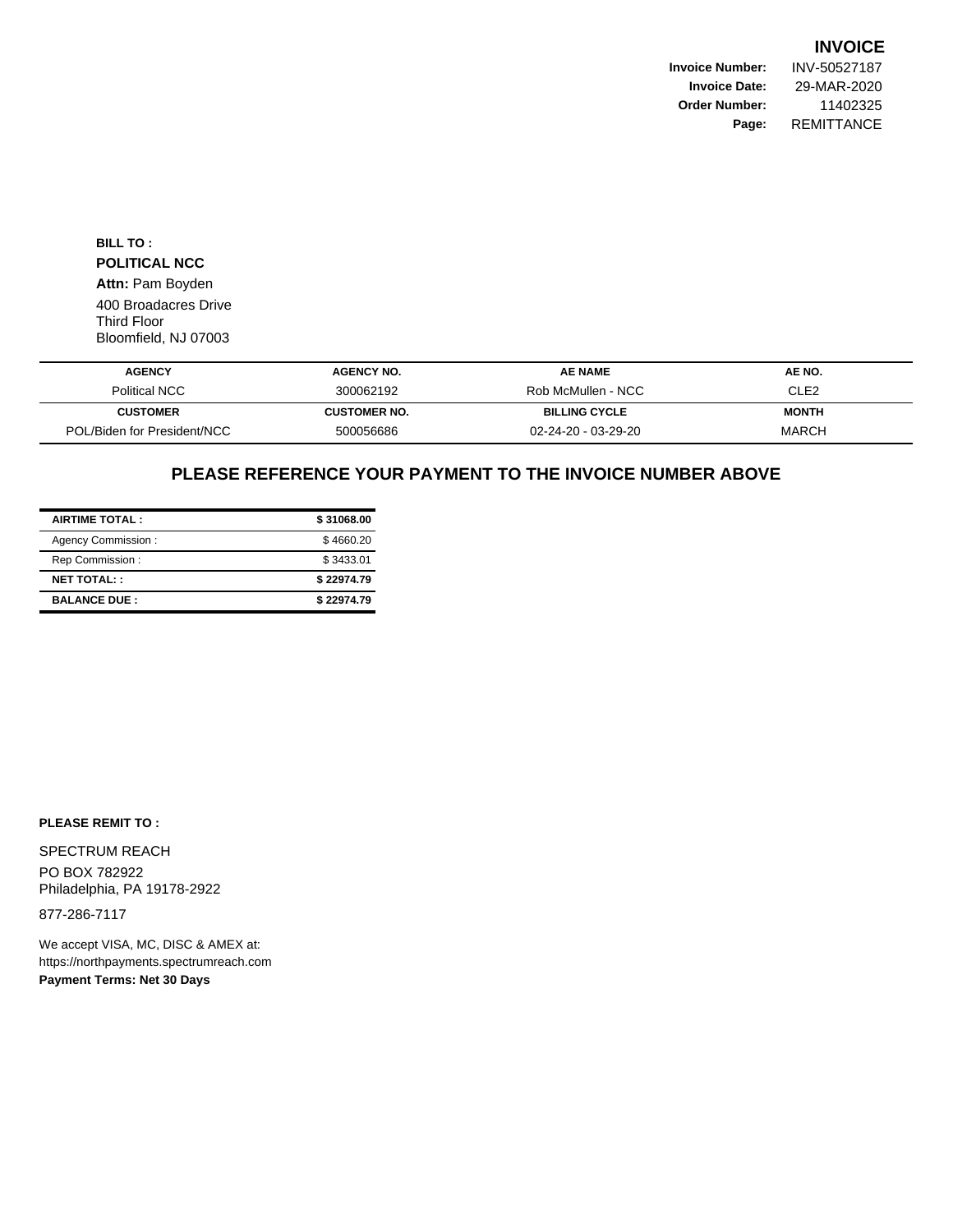**Invoice Number:** INV-50527187 **Invoice Date:** 29-MAR-2020 **Order Number:** 11402325 **Page:** 1 of 10

**BILL TO : POLITICAL NCC Attn:** Pam Boyden 400 Broadacres Drive Third Floor Bloomfield, NJ 07003

**REMIT TO :** SPECTRUM REACH PO BOX 782922 Philadelphia, PA 19178-2922 877-286-7117

# **AGENCY AGENCY NO. AE NAME AE NO.** Political NCC 6 200062192 Rob McMullen - NCC 6 2022 **CUSTOMER CUSTOMER NO. BILLING CYCLE MONTH** POL/Biden for President/NCC 600056686 02-24-20 - 03-29-20 MARCH

|                         | <b>INVOICE SUMMARY SECTION</b> |    |                               |                   |                  |                             |                         |                       |                      |                    |  |  |
|-------------------------|--------------------------------|----|-------------------------------|-------------------|------------------|-----------------------------|-------------------------|-----------------------|----------------------|--------------------|--|--|
| <b>Line Start</b>       |                                |    | Line End Line No. Time Period | <b>Network</b>    | Reg/Ret          | <b>Syscode</b>              | No. of Spots<br>Ordered | No. of Spots<br>Aired | <b>Spot Rate</b>     | <b>Gross Total</b> |  |  |
|                         |                                |    |                               |                   |                  |                             |                         | M<br>И                |                      |                    |  |  |
| Order No.: 11402325     |                                |    | Contract No.: 1355111         |                   | PO No.: CLEV/Ena |                             | Package: N/A            |                       | Ext. Order: 62741992 |                    |  |  |
| Reference No.: 62741992 |                                |    | Estimate No.: N/A             |                   |                  | AE Name: Rob McMullen - NCC | Product: 03070317       |                       | Ext. Client: OH      |                    |  |  |
| 03-07-2020 03-08-2020   |                                | 1  | UD: 05:00-09:00               | <b>CNN</b>        | <b>CLEV</b>      | 6600                        | 3                       | 3                     | \$250.00             | \$750.00           |  |  |
| 03-07-2020 03-08-2020   |                                | 2  | UD: 09:00-16:00               | <b>CNN</b>        | <b>CLEV</b>      | 6600                        | 6                       | 6                     | \$225.00             | \$1350.00          |  |  |
| 03-07-2020 03-08-2020   |                                | 3  | UD: 16:00-19:00               | <b>CNN</b>        | <b>CLEV</b>      | 6600                        | 2                       | 2                     | \$400.00             | \$800.00           |  |  |
| 03-07-2020 03-08-2020   |                                | 4  | UD: 19:00-24:00               | <b>CNN</b>        | <b>CLEV</b>      | 6600                        | 6                       | 6                     | \$500.00             | \$3000.00          |  |  |
| 03-07-2020 03-08-2020   |                                | 5  | UD: 05:00-09:00               | <b>MNBC</b>       | <b>CLEV</b>      | 6600                        | 1                       | 1                     | \$200.00             | \$200.00           |  |  |
| 03-07-2020 03-08-2020   |                                | 6  | UD: 09:00-16:00               | <b>MNBC</b>       | <b>CLEV</b>      | 6600                        | 6                       | 6                     | \$175.00             | \$1050.00          |  |  |
| 03-07-2020 03-08-2020   |                                | 7  | UD: 16:00-19:00               | <b>MNBC</b>       | <b>CLEV</b>      | 6600                        | $\overline{2}$          | 2                     | \$300.00             | \$600.00           |  |  |
| 03-07-2020 03-08-2020   |                                | 8  | UD: 19:00-24:00               | <b>MNBC</b>       | <b>CLEV</b>      | 6600                        | 6                       | 6                     | \$375.00             | \$2250.00          |  |  |
| 03-07-2020 03-08-2020   |                                | 9  | UD: 05:00-09:00               | S <sub>1</sub> CL | <b>CLEV</b>      | 6600                        | 4                       | 4                     | \$29.00              | \$116.00           |  |  |
| 03-07-2020 03-08-2020   |                                | 10 | UD: 09:00-16:00               | S <sub>1</sub> CL | <b>CLEV</b>      | 6600                        | 5                       | 5                     | \$12.00              | \$60.00            |  |  |
| 03-07-2020 03-08-2020   |                                | 11 | UD: 16:00-19:00               | S <sub>1</sub> CL | <b>CLEV</b>      | 6600                        | $\overline{2}$          | $\overline{c}$        | \$27.00              | \$54.00            |  |  |
| 03-07-2020 03-08-2020   |                                | 12 | UD: 19:00-24:00               | S <sub>1</sub> CL | <b>CLEV</b>      | 6600                        | 6                       | 6                     | \$35.00              | \$210.00           |  |  |
| 03-09-2020 03-15-2020   |                                | 13 | UD: 05:00-09:00               | <b>CNN</b>        | <b>CLEV</b>      | 6600                        | 5                       | 5                     | \$250.00             | \$1250.00          |  |  |
| 03-09-2020 03-15-2020   |                                | 14 | UD: 09:00-16:00               | <b>CNN</b>        | <b>CLEV</b>      | 6600                        | 6                       | 6                     | \$225.00             | \$1350.00          |  |  |
| 03-09-2020 03-15-2020   |                                | 15 | UD: 16:00-19:00               | <b>CNN</b>        | <b>CLEV</b>      | 6600                        | 3                       | 3                     | \$400.00             | \$1200.00          |  |  |
| 03-09-2020 03-15-2020   |                                | 16 | UD: 19:00-24:00               | <b>CNN</b>        | <b>CLEV</b>      | 6600                        | 10                      | 10                    | \$500.00             | \$5000.00          |  |  |
| 03-09-2020 03-15-2020   |                                | 17 | UD: 05:00-09:00               | <b>MNBC</b>       | <b>CLEV</b>      | 6600                        | 5                       | 5                     | \$200.00             | \$1000.00          |  |  |
| 03-09-2020 03-15-2020   |                                | 18 | UD: 09:00-16:00               | <b>MNBC</b>       | <b>CLEV</b>      | 6600                        | 6                       | 6                     | \$175.00             | \$1050.00          |  |  |
| 03-09-2020 03-15-2020   |                                | 19 | UD: 16:00-19:00               | <b>MNBC</b>       | <b>CLEV</b>      | 6600                        | 4                       | 4                     | \$300.00             | \$1200.00          |  |  |
| 03-09-2020 03-15-2020   |                                | 20 | UD: 19:00-24:00               | <b>MNBC</b>       | <b>CLEV</b>      | 6600                        | 11                      | 11                    | \$375.00             | \$4125.00          |  |  |
| 03-09-2020 03-15-2020   |                                | 21 | UD: 05:00-09:00               | S <sub>1</sub> CL | <b>CLEV</b>      | 6600                        | 9                       | 9                     | \$29.00              | \$261.00           |  |  |
| 03-09-2020 03-15-2020   |                                | 22 | UD: 09:00-16:00               | S <sub>1</sub> CL | <b>CLEV</b>      | 6600                        | 21                      | 21                    | \$12.00              | \$252.00           |  |  |
| 03-09-2020 03-15-2020   |                                | 23 | UD: 16:00-19:00               | S <sub>1</sub> CL | <b>CLEV</b>      | 6600                        | 4                       | 4                     | \$27.00              | \$108.00           |  |  |
| 03-09-2020 03-15-2020   |                                | 24 | UD: 19:00-24:00               | S <sub>1</sub> CL | <b>CLEV</b>      | 6600                        | 17                      | 17                    | \$35.00              | \$595.00           |  |  |
| 03-16-2020 03-17-2020   |                                | 25 | UD: 05:00-09:00               | <b>CNN</b>        | <b>CLEV</b>      | 6600                        | $\mathbf{1}$            | $\mathbf{1}$          | \$250.00             | \$250.00           |  |  |
| 03-16-2020 03-16-2020   |                                | 27 | UD: 16:00-19:00               | <b>CNN</b>        | <b>CLEV</b>      | 6600                        | 1                       | 1                     | \$400.00             | \$400.00           |  |  |
| 03-16-2020 03-16-2020   |                                | 28 | UD: 19:00-24:00               | <b>CNN</b>        | <b>CLEV</b>      | 6600                        | $\overline{2}$          | 2                     | \$500.00             | \$1000.00          |  |  |
| 03-16-2020 03-16-2020   |                                | 31 | UD: 16:00-19:00               | <b>MNBC</b>       | <b>CLEV</b>      | 6600                        | 1                       | 1                     | \$300.00             | \$300.00           |  |  |
| 03-16-2020 03-16-2020   |                                | 32 | UD: 19:00-24:00               | <b>MNBC</b>       | <b>CLEV</b>      | 6600                        | 1                       |                       | \$375.00             | \$375.00           |  |  |
| 03-16-2020 03-16-2020   |                                | 35 | UD: 16:00-19:00               | S <sub>1</sub> CL | <b>CLEV</b>      | 6600                        | 1                       |                       | \$27.00              | \$27.00            |  |  |
| 03-16-2020 03-16-2020   |                                | 36 | UD: 19:00-24:00               | S <sub>1</sub> CL | <b>CLEV</b>      | 6600                        | 1                       | 1                     | \$35.00              | \$35.00            |  |  |
| 03-10-2020 03-15-2020   |                                | 37 | UD: 05:00-09:00               | <b>CNN</b>        | <b>CLEV</b>      | 6600                        | 1                       |                       | \$250.00             | \$250.00           |  |  |
| 03-10-2020 03-15-2020   |                                | 38 | UD: 16:00-19:00               | <b>CNN</b>        | <b>CLEV</b>      | 6600                        | 1                       |                       | \$400.00             | \$400.00           |  |  |
| 03-10-2020 03-15-2020   |                                | 39 | UD: 05:00-09:00               | <b>MNBC</b>       | <b>CLEV</b>      | 6600                        | $\mathbf{1}$            | 1                     | \$200.00             | \$200.00           |  |  |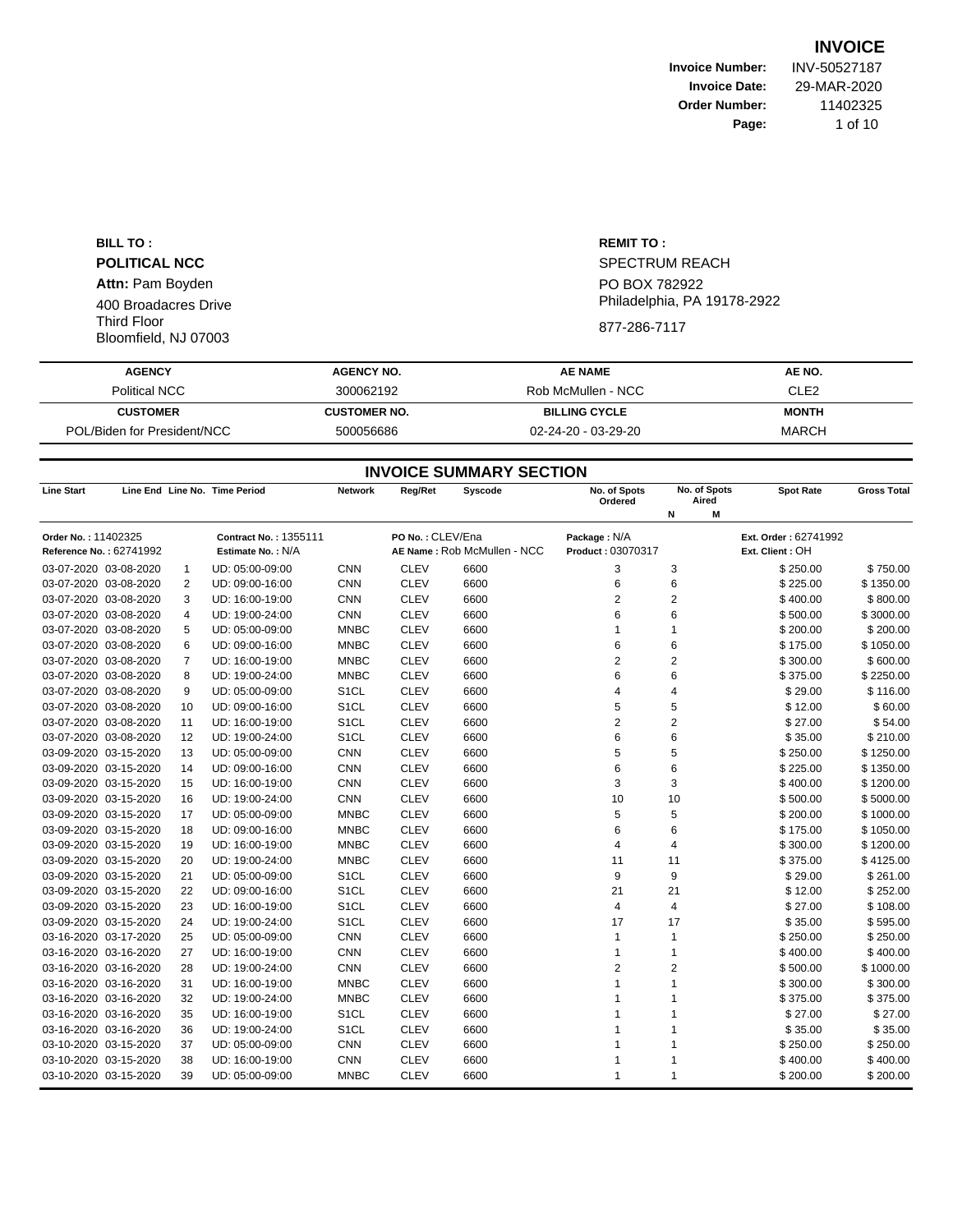**Invoice Number:** INV-50527187 **Invoice Date:** 29-MAR-2020 **Order Number:** 11402325 **Page:** 2 of 10

|                   |                                                                                                 |                |         | <b>INVOICE SUMMARY SECTION</b>       |                         |                       |   |                  |                    |
|-------------------|-------------------------------------------------------------------------------------------------|----------------|---------|--------------------------------------|-------------------------|-----------------------|---|------------------|--------------------|
| <b>Line Start</b> | Line End Line No. Time Period                                                                   | <b>Network</b> | Reg/Ret | Syscode                              | No. of Spots<br>Ordered | No. of Spots<br>Aired |   | <b>Spot Rate</b> | <b>Gross Total</b> |
|                   |                                                                                                 |                |         |                                      |                         | N                     | м |                  |                    |
|                   |                                                                                                 |                |         | Order # 11402325 Total:              | 161                     | 161                   |   |                  | \$31068.00         |
|                   |                                                                                                 |                |         | <b>Current Billing Cycle Totals:</b> | 161                     | 161                   |   |                  | \$31068.00         |
|                   | TIME PERIOD DEFINITION: D=DAYPART, UD=USER DAYPART, P=PROGRAM, PG=PROGRAM GROUP, TV=TV PROGRAM. |                |         |                                      |                         |                       |   |                  |                    |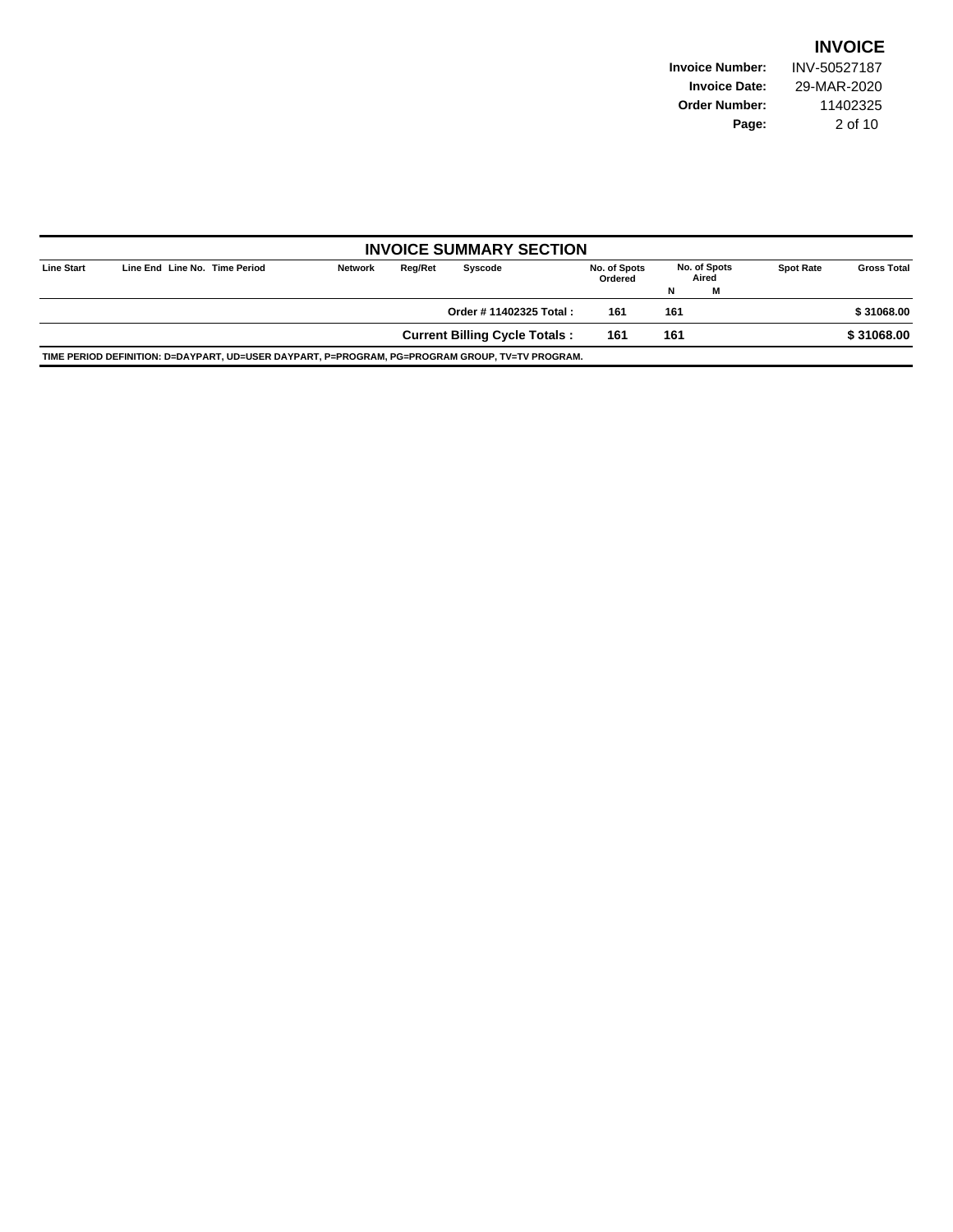**Invoice Number:** INV-50527187 **Invoice Date:** 29-MAR-2020 **Order Number:** 11402325 **Page:** 3 of 10

|          | <b>COMMERCIAL SUMMARY TOTALS</b> |                                   |                    |                   |  |  |  |  |  |
|----------|----------------------------------|-----------------------------------|--------------------|-------------------|--|--|--|--|--|
| Spot ID  | <b>Spot Title</b>                | <b>Networks</b>                   | <b>Total Spots</b> | <b>Total Cost</b> |  |  |  |  |  |
| SRB71632 | BFP3020039H                      | CNN, MNBC, S1CL                   | 106                | \$20331.00        |  |  |  |  |  |
| SRB74394 | BFP3020048H                      | CNN, MNBC, S1CL                   | 55                 | \$10737.00        |  |  |  |  |  |
|          |                                  | <b>Commercial Summary Totals:</b> | 161                | \$31068.00        |  |  |  |  |  |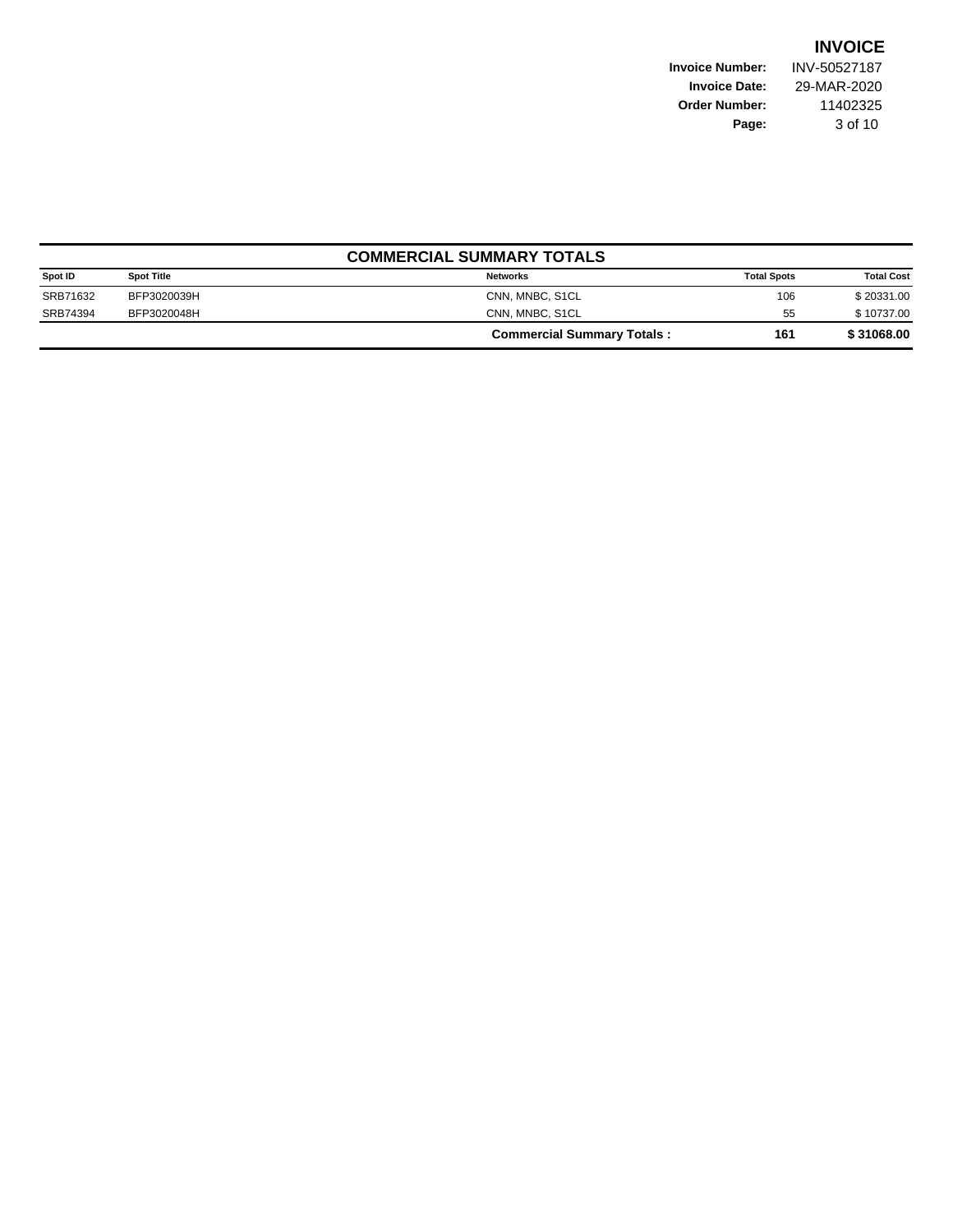**Invoice Number:** INV-50527187 **Invoice Date:** 29-MAR-2020 **Order Number:** 11402325 **Page:** 4 of 10

|                | AFFIDAVIT TIME CHARGES - ALL PROGRAM TITLES ARE ESTIMATES |                           |         |              |          |           |                      |                                                                               |        |          |  |  |
|----------------|-----------------------------------------------------------|---------------------------|---------|--------------|----------|-----------|----------------------|-------------------------------------------------------------------------------|--------|----------|--|--|
|                | Line RU/REG                                               | <b>Region Description</b> | Syscode | Network Date |          | Time      | <b>Spot Title</b>    | Program                                                                       | Length | Charged  |  |  |
|                | <b>Order Number: 11402325</b>                             |                           |         |              |          |           |                      |                                                                               |        |          |  |  |
| 1              | <b>CLEV</b>                                               | Cleveland Interconnect    | 6600    | <b>CNN</b>   | 03-07-20 | 6:47 am   | BFP3020039H          | New Day<br>Weekend with<br>Victor<br>Blackwell and<br>Christi Paul            | 30     | \$250.00 |  |  |
| 1              | <b>CLEV</b>                                               | Cleveland Interconnect    | 6600    | <b>CNN</b>   | 03-07-20 | 7:50 am   | BFP3020048H          | New Day<br>Weekend with<br>Victor<br>Blackwell and<br>Christi Paul            | 30     | \$250.00 |  |  |
| 2              | <b>CLEV</b>                                               | Cleveland Interconnect    | 6600    | <b>CNN</b>   | 03-07-20 |           | 10:53 am BFP3020039H | <b>CNN</b><br>Newsroom<br><b>With Victor</b><br>Blackwell and<br>Christi Paul | 30     | \$225.00 |  |  |
| 2              | <b>CLEV</b>                                               | Cleveland Interconnect    | 6600    | <b>CNN</b>   | 03-07-20 |           | 12:45 pm BFP3020048H | <b>CNN</b><br>Newsroom<br>With Fredricka<br>Whitfield                         | 30     | \$225.00 |  |  |
| 2              | <b>CLEV</b>                                               | Cleveland Interconnect    | 6600    | <b>CNN</b>   | 03-07-20 | 2:44 pm   | BFP3020039H          | <b>CNN</b><br>Newsroom<br>With Fredricka<br>Whitfield                         | 30     | \$225.00 |  |  |
| 3              | <b>CLEV</b>                                               | Cleveland Interconnect    | 6600    | <b>CNN</b>   | 03-07-20 | 5:50 pm   | BFP3020039H          | <b>CNN</b><br>Newsroom<br>With Ana<br>Cabrera                                 | 30     | \$400.00 |  |  |
| 4              | <b>CLEV</b>                                               | Cleveland Interconnect    | 6600    | <b>CNN</b>   | 03-07-20 | 7:47 pm   | BFP3020039H          | <b>CNN</b><br>Newsroom<br>With Ana<br>Cabrera                                 | 30     | \$500.00 |  |  |
| 4              | <b>CLEV</b>                                               | Cleveland Interconnect    | 6600    | <b>CNN</b>   | 03-07-20 | 9:32 pm   | BFP3020039H          | Race For the<br>White House                                                   | 30     | \$500.00 |  |  |
| 4              | <b>CLEV</b>                                               | Cleveland Interconnect    | 6600    | <b>CNN</b>   | 03-07-20 |           | 11:32 pm BFP3020048H | The Windsors: 30<br>Inside the<br>Royal Dynasty                               |        | \$500.00 |  |  |
| 1              | <b>CLEV</b>                                               | Cleveland Interconnect    | 6600    | <b>CNN</b>   | 03-08-20 | 7:46 am   | BFP3020039H          | New Day<br>Weekend with<br>Victor<br>Blackwell and<br>Christi Paul            | 30     | \$250.00 |  |  |
| 2              | <b>CLEV</b>                                               | Cleveland Interconnect    | 6600    | <b>CNN</b>   | 03-08-20 |           | 10:47 am BFP3020039H | Fareed Zakaria 30<br>GPS                                                      |        | \$225.00 |  |  |
| $\overline{2}$ | <b>CLEV</b>                                               | Cleveland Interconnect    | 6600    | <b>CNN</b>   | 03-08-20 |           | 12:42 pm BFP3020048H | State of the<br>Union With<br>Jake Tapper                                     | 30     | \$225.00 |  |  |
| 2              | <b>CLEV</b>                                               | Cleveland Interconnect    | 6600    | <b>CNN</b>   | 03-08-20 | $2:51$ pm | BFP3020039H          | <b>CNN</b><br>Newsroom<br>With Fredricka<br>Whitfield                         | 30     | \$225.00 |  |  |
| 3              | <b>CLEV</b>                                               | Cleveland Interconnect    | 6600    | <b>CNN</b>   | 03-08-20 | 6:49 pm   | BFP3020048H          | <b>CNN</b><br>Newsroom<br>With Ana<br>Cabrera                                 | 30     | \$400.00 |  |  |
| 4              | <b>CLEV</b>                                               | Cleveland Interconnect    | 6600    | <b>CNN</b>   | 03-08-20 | 8:42 pm   | BFP3020039H          | <b>CNN</b><br>Newsroom<br>With Ana<br>Cabrera                                 | 30     | \$500.00 |  |  |
| 4              | <b>CLEV</b>                                               | Cleveland Interconnect    | 6600    | <b>CNN</b>   | 03-08-20 |           | 10:30 pm BFP3020039H | The Windsors: 30<br>Inside the<br>Royal Dynasty                               |        | \$500.00 |  |  |
| 4              | <b>CLEV</b>                                               | Cleveland Interconnect    | 6600    | <b>CNN</b>   | 03-08-20 |           | 11:32 pm BFP3020048H | The Windsors: 30<br>Inside the<br>Royal Dynasty                               |        | \$500.00 |  |  |
| 14             | <b>CLEV</b>                                               | Cleveland Interconnect    | 6600    | <b>CNN</b>   | 03-09-20 |           | 11:46 am BFP3020048H | At This Hour<br>With Kate<br>Bolduan                                          | 30     | \$225.00 |  |  |
| 15             | <b>CLEV</b>                                               | Cleveland Interconnect    | 6600    | <b>CNN</b>   | 03-09-20 | 5:53 pm   | BFP3020039H          | The Situation                                                                 | 30     | \$400.00 |  |  |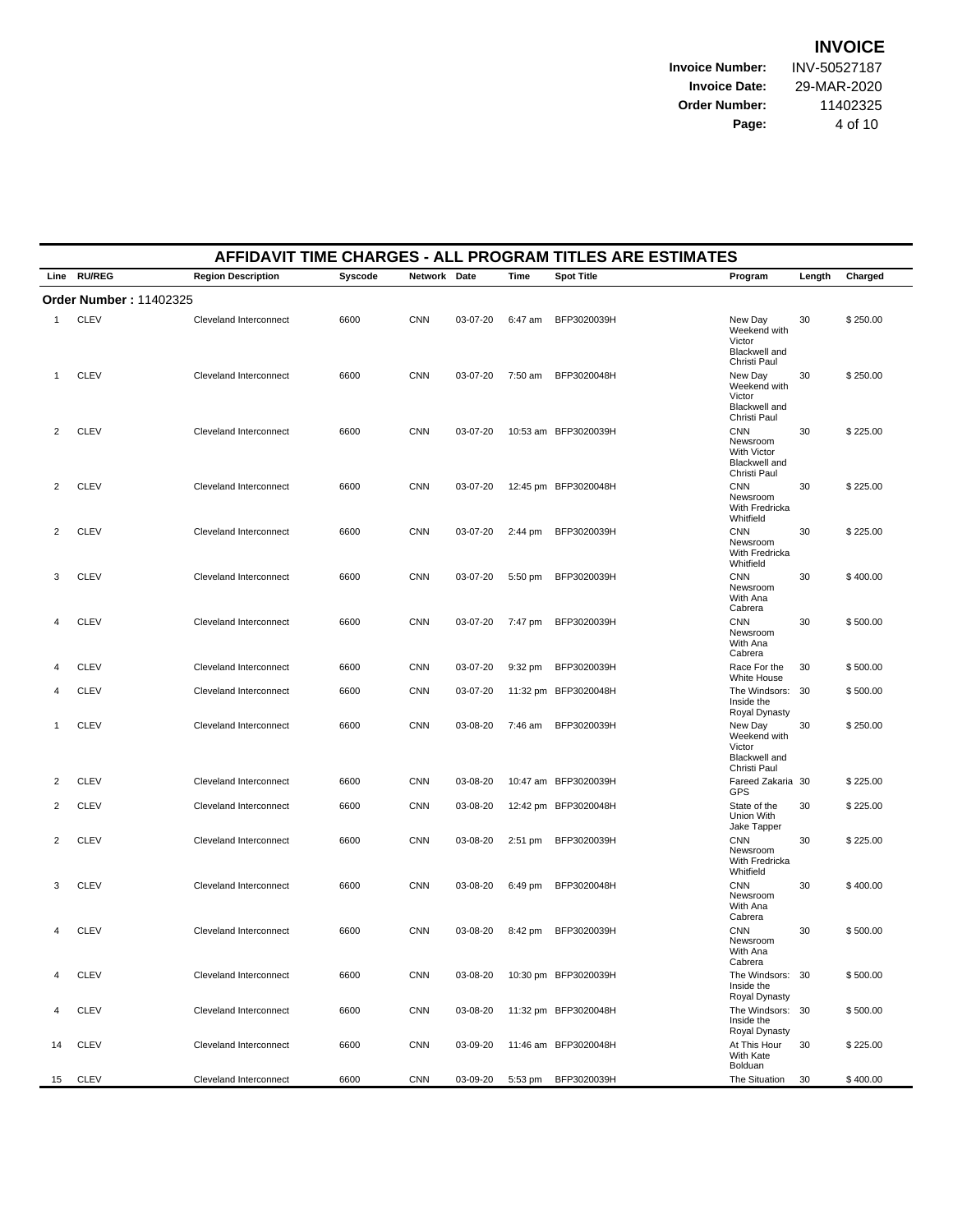**Invoice Number:** INV-50527187 **Invoice Date:** 29-MAR-2020 **Order Number:** 11402325 **Page:** 5 of 10

|    | AFFIDAVIT TIME CHARGES - ALL PROGRAM TITLES ARE ESTIMATES |                           |         |              |          |           |                      |                                                          |        |          |  |  |  |
|----|-----------------------------------------------------------|---------------------------|---------|--------------|----------|-----------|----------------------|----------------------------------------------------------|--------|----------|--|--|--|
|    | Line RU/REG                                               | <b>Region Description</b> | Syscode | Network Date |          | Time      | <b>Spot Title</b>    | Program                                                  | Length | Charged  |  |  |  |
|    | <b>Order Number: 11402325</b>                             |                           |         |              |          |           |                      |                                                          |        |          |  |  |  |
|    |                                                           |                           |         |              |          |           |                      | Room With<br><b>Wolf Blitzer</b>                         |        |          |  |  |  |
| 16 | <b>CLEV</b>                                               | Cleveland Interconnect    | 6600    | <b>CNN</b>   | 03-09-20 | 7:55 pm   | BFP3020048H          | <b>Erin Burnett</b><br>OutFront                          | 30     | \$500.00 |  |  |  |
| 13 | <b>CLEV</b>                                               | Cleveland Interconnect    | 6600    | <b>CNN</b>   | 03-10-20 | 6:35 am   | BFP3020039H          | New Day with<br>Alisyn<br>Camerota and<br>John Berman    | 30     | \$250.00 |  |  |  |
| 13 | <b>CLEV</b>                                               | Cleveland Interconnect    | 6600    | <b>CNN</b>   | 03-10-20 | 7:31 am   | BFP3020039H          | New Day with<br>Alisyn<br>Camerota and<br>John Berman    | 30     | \$250.00 |  |  |  |
| 14 | <b>CLEV</b>                                               | Cleveland Interconnect    | 6600    | <b>CNN</b>   | 03-10-20 | 2:48 pm   | BFP3020039H          | America's<br>Choice 2020:<br>Super Tuesday               | 30     | \$225.00 |  |  |  |
| 14 | <b>CLEV</b>                                               | Cleveland Interconnect    | 6600    | <b>CNN</b>   | 03-10-20 | $3:48$ pm | BFP3020039H          | America's<br>Choice 2020:<br>Super Tuesday               | 30     | \$225.00 |  |  |  |
| 15 | <b>CLEV</b>                                               | Cleveland Interconnect    | 6600    | <b>CNN</b>   | 03-10-20 | 4:38 pm   | BFP3020048H          | America's<br>Choice 2020:<br>Super Tuesday               | 30     | \$400.00 |  |  |  |
| 38 | <b>CLEV</b>                                               | Cleveland Interconnect    | 6600    | <b>CNN</b>   | 03-10-20 | $6:39$ pm | BFP3020048H          | America's<br>Choice 2020:<br>Super Tuesday               | 30     | \$400.00 |  |  |  |
| 16 | <b>CLEV</b>                                               | Cleveland Interconnect    | 6600    | <b>CNN</b>   | 03-10-20 |           | 11:48 pm BFP3020039H | America's<br>Choice 2020:<br>Super Tuesday               | 30     | \$500.00 |  |  |  |
| 37 | <b>CLEV</b>                                               | Cleveland Interconnect    | 6600    | <b>CNN</b>   | 03-11-20 | 6:37 am   | BFP3020039H          | New Day with<br>Alisyn<br>Camerota and<br>John Berman    | 30     | \$250.00 |  |  |  |
| 13 | <b>CLEV</b>                                               | Cleveland Interconnect    | 6600    | <b>CNN</b>   | 03-11-20 | $7:30$ am | BFP3020048H          | New Day with<br>Alisyn<br>Camerota and<br>John Berman    | 30     | \$250.00 |  |  |  |
| 14 | <b>CLEV</b>                                               | Cleveland Interconnect    | 6600    | <b>CNN</b>   | 03-11-20 | $1:58$ pm | BFP3020048H          | <b>CNN Right</b><br>Now with<br>Brianna Keilar           | 30     | \$225.00 |  |  |  |
| 16 | <b>CLEV</b>                                               | Cleveland Interconnect    | 6600    | <b>CNN</b>   | 03-11-20 |           | 11:42 pm BFP3020048H | <b>CNN Tonight</b><br>With Don<br>Lemon                  | 30     | \$500.00 |  |  |  |
| 13 | <b>CLEV</b>                                               | Cleveland Interconnect    | 6600    | <b>CNN</b>   | 03-12-20 | 7:30 am   | BFP3020039H          | New Day with<br>Alisyn<br>Camerota and<br>John Berman    | 30     | \$250.00 |  |  |  |
| 16 | <b>CLEV</b><br>****Exception: MGS                         | Cleveland Interconnect    | 6600    | <b>CNN</b>   | 03-12-20 | 7:40 pm   | BFP3020039H          | Erin Burnett<br>OutFront                                 | 30     | \$500.00 |  |  |  |
| 16 | <b>CLEV</b>                                               | Cleveland Interconnect    | 6600    | <b>CNN</b>   | 03-12-20 | 8:44 pm   | BFP3020039H          | Anderson<br>Cooper 360                                   | 30     | \$500.00 |  |  |  |
| 16 | <b>CLEV</b>                                               | Cleveland Interconnect    | 6600    | <b>CNN</b>   | 03-12-20 |           | 10:39 pm BFP3020039H | <b>CNN Tonight</b><br>With Don<br>Lemon                  | 30     | \$500.00 |  |  |  |
| 13 | <b>CLEV</b>                                               | Cleveland Interconnect    | 6600    | <b>CNN</b>   | 03-13-20 | 6:37 am   | BFP3020039H          | New Day with 30<br>Alisyn<br>Camerota and<br>John Berman |        | \$250.00 |  |  |  |
| 14 | <b>CLEV</b>                                               | Cleveland Interconnect    | 6600    | <b>CNN</b>   | 03-13-20 |           | 11:52 am BFP3020039H | At This Hour<br>With Kate<br>Bolduan                     | 30     | \$225.00 |  |  |  |
| 16 | <b>CLEV</b>                                               | Cleveland Interconnect    | 6600    | <b>CNN</b>   | 03-13-20 | 9:37 pm   | BFP3020048H          | Cuomo Prime<br>Time                                      | 30     | \$500.00 |  |  |  |
| 15 | <b>CLEV</b>                                               | Cleveland Interconnect    | 6600    | <b>CNN</b>   | 03-14-20 | 4:50 pm   | BFP3020039H          | <b>CNN</b><br>Newsroom<br>With Ana<br>Cabrera            | 30     | \$400.00 |  |  |  |
| 16 | <b>CLEV</b>                                               | Cleveland Interconnect    | 6600    | <b>CNN</b>   | 03-14-20 | 8:48 pm   | BFP3020039H          | <b>CNN</b><br>Newsroom                                   | 30     | \$500.00 |  |  |  |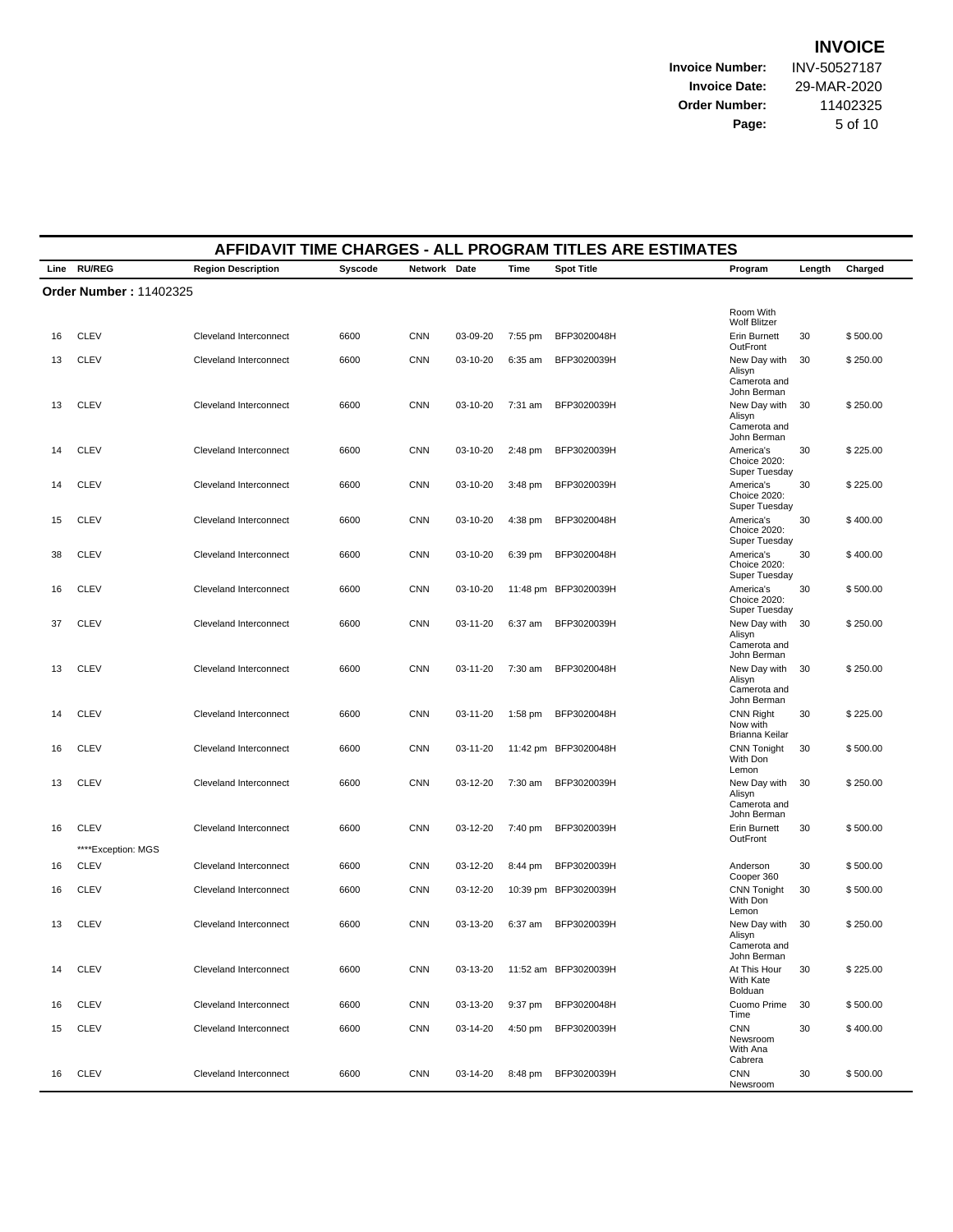**Invoice Number:** INV-50527187 **Invoice Date: Order Number:** 

Page:

| 29-MAR-2020     |
|-----------------|
| 11402325        |
| <u> 6 იf 10</u> |

|    | AFFIDAVIT TIME CHARGES - ALL PROGRAM TITLES ARE ESTIMATES |                           |         |              |          |           |                      |                                                       |        |               |  |  |
|----|-----------------------------------------------------------|---------------------------|---------|--------------|----------|-----------|----------------------|-------------------------------------------------------|--------|---------------|--|--|
|    | Line RU/REG                                               | <b>Region Description</b> | Syscode | Network Date |          | Time      | <b>Spot Title</b>    | Program                                               | Length | Charged       |  |  |
|    | <b>Order Number: 11402325</b>                             |                           |         |              |          |           |                      |                                                       |        |               |  |  |
|    |                                                           |                           |         |              |          |           |                      | With Ana                                              |        |               |  |  |
|    |                                                           |                           |         |              |          |           |                      | Cabrera                                               |        |               |  |  |
| 16 | <b>CLEV</b>                                               | Cleveland Interconnect    | 6600    | <b>CNN</b>   | 03-14-20 |           | 11:43 pm BFP3020039H | Unseen<br>Enemy: Global<br>Epidemics<br>Revisited     | 30     | \$500.00      |  |  |
| 14 | <b>CLEV</b>                                               | Cleveland Interconnect    | 6600    | <b>CNN</b>   | 03-15-20 |           | 12:40 pm BFP3020039H | State of the<br>Union With<br>Jake Tapper             | 30     | \$225.00      |  |  |
| 16 | <b>CLEV</b>                                               | Cleveland Interconnect    | 6600    | <b>CNN</b>   | 03-15-20 | 7:43 pm   | BFP3020048H          | <b>CNN Debate</b><br>Pre-Show                         | 30     | \$500.00      |  |  |
| 25 | <b>CLEV</b>                                               | Cleveland Interconnect    | 6600    | <b>CNN</b>   | 03-16-20 | 7:32 am   | BFP3020039H          | New Day with<br>Alisyn<br>Camerota and<br>John Berman | 30     | \$250.00      |  |  |
| 27 | <b>CLEV</b>                                               | Cleveland Interconnect    | 6600    | <b>CNN</b>   | 03-16-20 | 4:59 pm   | BFP3020048H          | The Lead With 30<br>Jake Tapper                       |        | \$400.00      |  |  |
| 28 | <b>CLEV</b>                                               | Cleveland Interconnect    | 6600    | <b>CNN</b>   | 03-16-20 | 7:41 pm   | BFP3020039H          | Erin Burnett<br>OutFront                              | 30     | \$500.00      |  |  |
| 28 | <b>CLEV</b>                                               | Cleveland Interconnect    | 6600    | <b>CNN</b>   | 03-16-20 |           | 10:46 pm BFP3020039H | <b>CNN Tonight</b><br>With Don<br>Lemon               | 30     | \$500.00      |  |  |
|    |                                                           |                           |         |              |          |           |                      | <b>CNN Totals:</b>                                    |        | 47 \$17000.00 |  |  |
| 5  | <b>CLEV</b>                                               | Cleveland Interconnect    | 6600    | <b>MNBC</b>  | 03-07-20 | $7:36$ am | BFP3020039H          | <b>MSNBC Live</b>                                     | 30     | \$200.00      |  |  |
| 6  | <b>CLEV</b>                                               | Cleveland Interconnect    | 6600    | <b>MNBC</b>  | 03-07-20 | 10:32 am  | BFP3020039H          | AM Joy                                                | 30     | \$175.00      |  |  |
| 6  | <b>CLEV</b>                                               | Cleveland Interconnect    | 6600    | <b>MNBC</b>  | 03-07-20 | 12:30 pm  | BFP3020048H          | Weekends with 30<br>Alex Witt                         |        | \$175.00      |  |  |
| 6  | <b>CLEV</b>                                               | Cleveland Interconnect    | 6600    | <b>MNBC</b>  | 03-07-20 | $3:32$ pm | BFP3020039H          | <b>MSNBC Live</b><br>with Kendis<br>Gibson            | 30     | \$175.00      |  |  |
| 7  | <b>CLEV</b>                                               | Cleveland Interconnect    | 6600    | <b>MNBC</b>  | 03-07-20 | 4:29 pm   | BFP3020039H          | <b>MSNBC Live</b><br>With Alicia<br>Menendez          | 30     | \$300.00      |  |  |
| 8  | <b>CLEV</b>                                               | Cleveland Interconnect    | 6600    | <b>MNBC</b>  | 03-07-20 | 7:32 pm   | BFP3020039H          | To Be<br>Announced                                    | 30     | \$375.00      |  |  |
| 8  | <b>CLEV</b>                                               | Cleveland Interconnect    | 6600    | <b>MNBC</b>  | 03-07-20 | 8:33 pm   | BFP3020039H          | All In With<br>Chris Hayes                            | 30     | \$375.00      |  |  |
| 8  | <b>CLEV</b>                                               | Cleveland Interconnect    | 6600    | <b>MNBC</b>  | 03-07-20 |           | 10:32 pm BFP3020048H | The Last Word<br>With Lawrence<br>O'Donnell           | 30     | \$375.00      |  |  |
| 6  | <b>CLEV</b>                                               | Cleveland Interconnect    | 6600    | <b>MNBC</b>  | 03-08-20 |           | 10:30 am BFP3020039H | AM Joy                                                | 30     | \$175.00      |  |  |
| 6  | <b>CLEV</b>                                               | Cleveland Interconnect    | 6600    | <b>MNBC</b>  | 03-08-20 |           | 11:33 am BFP3020048H | AM Joy                                                | 30     | \$175.00      |  |  |
| 6  | <b>CLEV</b>                                               | Cleveland Interconnect    | 6600    | <b>MNBC</b>  | 03-08-20 | $1:37$ pm | BFP3020039H          | Weekends with 30<br>Alex Witt                         |        | \$175.00      |  |  |
| 7  | <b>CLEV</b>                                               | Cleveland Interconnect    | 6600    | <b>MNBC</b>  | 03-08-20 | 6:34 pm   | BFP3020048H          | Meet the Press 30                                     |        | \$300.00      |  |  |
| 8  | <b>CLEV</b>                                               | Cleveland Interconnect    | 6600    | <b>MNBC</b>  | 03-08-20 | 8:33 pm   | BFP3020039H          | Kasie DC                                              | 30     | \$375.00      |  |  |
| 8  | <b>CLEV</b>                                               | Cleveland Interconnect    | 6600    | <b>MNBC</b>  | 03-08-20 | 9:32 pm   | BFP3020039H          | What's Eating<br>America with<br>Andrew<br>Zimmern    | 30     | \$375.00      |  |  |
| 8  | <b>CLEV</b>                                               | Cleveland Interconnect    | 6600    | <b>MNBC</b>  | 03-08-20 |           | 11:34 pm BFP3020048H | Dateline Extra                                        | 30     | \$375.00      |  |  |
| 18 | <b>CLEV</b>                                               | Cleveland Interconnect    | 6600    | <b>MNBC</b>  | 03-09-20 |           | 11:31 am BFP3020048H | <b>MSNBC Live</b><br>with Craig<br>Melvin             | 30     | \$175.00      |  |  |
| 19 | <b>CLEV</b>                                               | Cleveland Interconnect    | 6600    | <b>MNBC</b>  | 03-09-20 | 6:58 pm   | BFP3020039H          | The Beat with<br>Ari Melber                           | 30     | \$300.00      |  |  |
| 20 | <b>CLEV</b>                                               | Cleveland Interconnect    | 6600    | <b>MNBC</b>  | 03-09-20 | 9:37 pm   | BFP3020048H          | The Rachel<br>Maddow Show                             | 30     | \$375.00      |  |  |
| 39 | <b>CLEV</b>                                               | Cleveland Interconnect    | 6600    | <b>MNBC</b>  | 03-10-20 | 7:37 am   | BFP3020039H          | Morning Joe                                           | 30     | \$200.00      |  |  |
| 18 | <b>CLEV</b>                                               | Cleveland Interconnect    | 6600    | <b>MNBC</b>  | 03-10-20 | $3:28$ pm | BFP3020039H          | <b>MSNBC Live</b><br>with Ali Velshi                  | 30     | \$175.00      |  |  |
| 19 | <b>CLEV</b>                                               | Cleveland Interconnect    | 6600    | <b>MNBC</b>  | 03-10-20 | 4:35 pm   | BFP3020048H          | Deadline:<br>White House                              | 30     | \$300.00      |  |  |
| 17 | <b>CLEV</b>                                               | Cleveland Interconnect    | 6600    | <b>MNBC</b>  | 03-11-20 | 6:48 am   | BFP3020039H          | Morning Joe                                           | 30     | \$200.00      |  |  |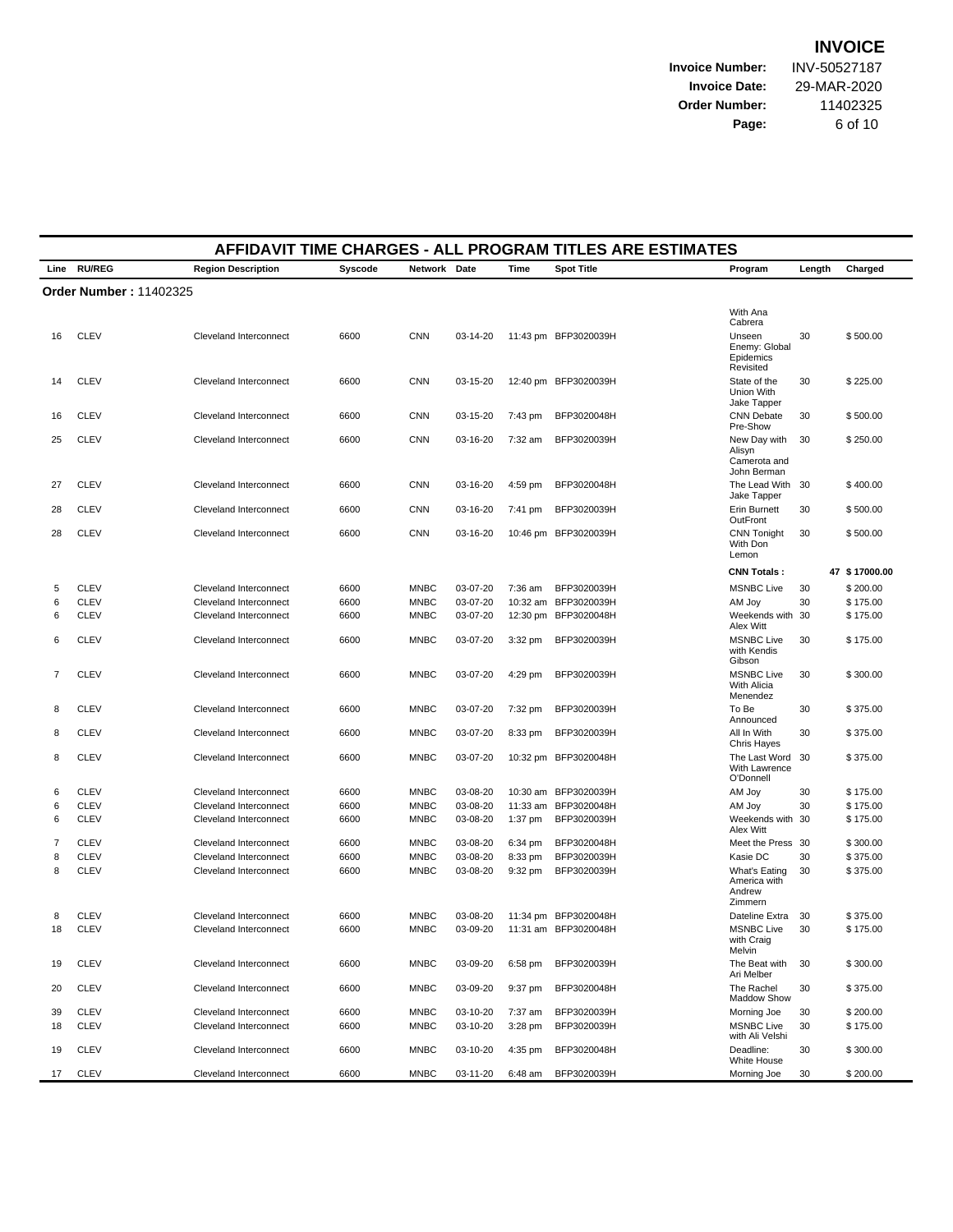**Invoice Number:** INV-50527187 **Invoice Date:** 29-MAR-2020 **Order Number:** 11402325

**Page:** 7 of 10

| <b>RU/REG</b><br>Line<br><b>Region Description</b><br>Syscode<br>Network Date<br>Time<br><b>Spot Title</b><br>Length<br>Program<br><b>Order Number: 11402325</b><br><b>CLEV</b><br><b>MNBC</b><br>BFP3020039H<br><b>MSNBC Live</b><br>30<br>18<br>Cleveland Interconnect<br>6600<br>03-11-20<br>$1:35$ pm<br>with Velshi and<br>Ruhle<br><b>CLEV</b><br><b>MNBC</b><br><b>MTP Daily</b><br>Cleveland Interconnect<br>6600<br>03-11-20<br>5:38 pm<br>BFP3020039H<br>19<br>30<br>20<br><b>CLEV</b><br>Cleveland Interconnect<br>6600<br><b>MNBC</b><br>03-11-20<br>9:43 pm<br>BFP3020039H<br>The Rachel<br>30<br>Maddow Show<br>20<br><b>CLEV</b><br>Cleveland Interconnect<br>6600<br><b>MNBC</b><br>10:39 pm BFP3020048H<br>The Last Word 30<br>03-11-20<br>With Lawrence<br>O'Donnell<br><b>CLEV</b><br>Cleveland Interconnect<br>6600<br><b>MNBC</b><br>03-12-20<br>$8:00$ am<br>BFP3020039H<br>17<br>Morning Joe<br>30<br>19<br><b>CLEV</b><br>Cleveland Interconnect<br><b>MNBC</b><br>03-12-20<br>6:38 pm<br>BFP3020039H<br>The Beat with<br>30<br>6600<br>Ari Melber<br><b>MSNBC Live:</b><br><b>CLEV</b><br>Cleveland Interconnect<br>6600<br><b>MNBC</b><br>BFP3020039H<br>30<br>20<br>03-12-20<br>7:40 pm<br>Decision 2020<br><b>CLEV</b><br>Cleveland Interconnect<br>6600<br><b>MNBC</b><br>BFP3020039H<br>The Rachel<br>30<br>20<br>03-12-20<br>$9:39$ pm<br>Maddow Show<br><b>MNBC</b><br>The 11th Hour 30<br>20<br><b>CLEV</b><br>Cleveland Interconnect<br>6600<br>03-12-20<br>11:32 pm BFP3020039H<br>with Brian<br>Williams<br>****Exception: MGS<br><b>CLEV</b><br>Cleveland Interconnect<br>6600<br><b>MNBC</b><br>03-13-20<br>6:58 am<br>BFP3020048H<br>17<br>Morning Joe<br>30<br>18<br><b>CLEV</b><br>Cleveland Interconnect<br>6600<br><b>MNBC</b><br>03-13-20<br>$2:58$ pm<br>BFP3020039H<br><b>MSNBC Live</b><br>30<br>with Katy Tur<br>20<br><b>CLEV</b><br>Cleveland Interconnect<br>6600<br><b>MNBC</b><br>03-13-20<br>$9:35$ pm<br>BFP3020048H<br>The Rachel<br>30<br>Maddow Show<br>20<br><b>CLEV</b><br>Cleveland Interconnect<br>6600<br><b>MNBC</b><br>03-13-20<br>11:32 pm BFP3020039H<br>The 11th Hour<br>30<br>with Brian<br>Williams<br><b>MNBC</b><br><b>CLEV</b><br>Cleveland Interconnect<br>6600<br>03-14-20<br>BFP3020039H<br><b>MSNBC Live</b><br>30<br>17<br>6:34 am<br><b>MSNBC Live</b><br>18<br><b>CLEV</b><br>Cleveland Interconnect<br>6600<br><b>MNBC</b><br>03-14-20<br>$2:30$ pm<br>BFP3020048H<br>30<br>with David<br>Gura<br><b>CLEV</b><br>Cleveland Interconnect<br>6600<br><b>MNBC</b><br>BFP3020039H<br>All In With<br>30<br>20<br>03-14-20<br>8:36 pm<br>Chris Hayes<br><b>MNBC</b><br>20<br><b>CLEV</b><br>Cleveland Interconnect<br>6600<br>03-14-20<br>11:36 pm BFP3020048H<br>The 11th Hour<br>-30<br>with Brian<br>Williams<br><b>CLEV</b><br>Cleveland Interconnect<br>6600<br><b>MNBC</b><br>03-15-20<br>$6:33$ am<br>BFP3020039H<br><b>MSNBC Live</b><br>30<br>17<br><b>CLEV</b><br>Cleveland Interconnect<br>6600<br><b>MNBC</b><br>03-15-20<br>$3:14 \text{ pm}$<br>BFP3020039H<br><b>MSNBC Live</b><br>30<br>18<br>with Kendis<br>Gibson<br><b>CLEV</b><br>Cleveland Interconnect<br>6600<br><b>MNBC</b><br>03-15-20<br>10:47 pm BFP3020039H<br>Dateline Extra<br>30<br>20<br><b>MNBC</b><br>31<br><b>CLEV</b><br>Cleveland Interconnect<br>6600<br>03-16-20<br>4:59 pm<br>BFP3020039H<br>Deadline:<br>30<br>White House<br><b>MSNBC Live:</b><br>32<br><b>CLEV</b><br>Cleveland Interconnect<br>6600<br><b>MNBC</b><br>03-16-20<br>7:40 pm<br>BFP3020048H<br>30<br>Decision 2020<br><b>MNBC Totals:</b><br>9<br><b>CLEV</b><br>Cleveland Interconnect<br>6600<br>S <sub>1</sub> CL<br>03-07-20<br>BFP3020039H<br>Generic<br>30<br>5:45 am<br>9<br><b>CLEV</b><br>Cleveland Interconnect<br>S <sub>1</sub> CL<br>03-07-20<br>BFP3020039H<br>Generic<br>30<br>6600<br>7:44 am<br>10<br><b>CLEV</b><br>Cleveland Interconnect<br>6600<br>S <sub>1</sub> CL<br>03-07-20<br>10:49 am BFP3020039H<br>Generic<br>30<br>10<br><b>CLEV</b><br>6600<br>S <sub>1</sub> CL<br>03-07-20<br>12:58 pm BFP3020048H<br>Generic<br>30<br>Cleveland Interconnect<br>11<br>CLEV<br>Cleveland Interconnect<br>6600<br>S1CL<br>03-07-20<br>5:17 pm<br>BFP3020039H<br>Generic<br>30<br><b>CLEV</b><br>12<br>Cleveland Interconnect<br>6600<br>S <sub>1</sub> CL<br>03-07-20<br>$9:05$ pm<br>BFP3020039H<br>30<br>Generic<br><b>CLEV</b><br>03-07-20<br>11:43 pm BFP3020039H<br>Generic<br>12<br>Cleveland Interconnect<br>6600<br>S <sub>1</sub> CL<br>30<br><b>CLEV</b><br>Generic<br>12<br>Cleveland Interconnect<br>6600<br>S <sub>1</sub> CL<br>03-07-20<br>11:47 pm BFP3020048H<br>30 | AFFIDAVIT TIME CHARGES - ALL PROGRAM TITLES ARE ESTIMATES |  |  |  |  |  |  |  |  |  |  |  |
|--------------------------------------------------------------------------------------------------------------------------------------------------------------------------------------------------------------------------------------------------------------------------------------------------------------------------------------------------------------------------------------------------------------------------------------------------------------------------------------------------------------------------------------------------------------------------------------------------------------------------------------------------------------------------------------------------------------------------------------------------------------------------------------------------------------------------------------------------------------------------------------------------------------------------------------------------------------------------------------------------------------------------------------------------------------------------------------------------------------------------------------------------------------------------------------------------------------------------------------------------------------------------------------------------------------------------------------------------------------------------------------------------------------------------------------------------------------------------------------------------------------------------------------------------------------------------------------------------------------------------------------------------------------------------------------------------------------------------------------------------------------------------------------------------------------------------------------------------------------------------------------------------------------------------------------------------------------------------------------------------------------------------------------------------------------------------------------------------------------------------------------------------------------------------------------------------------------------------------------------------------------------------------------------------------------------------------------------------------------------------------------------------------------------------------------------------------------------------------------------------------------------------------------------------------------------------------------------------------------------------------------------------------------------------------------------------------------------------------------------------------------------------------------------------------------------------------------------------------------------------------------------------------------------------------------------------------------------------------------------------------------------------------------------------------------------------------------------------------------------------------------------------------------------------------------------------------------------------------------------------------------------------------------------------------------------------------------------------------------------------------------------------------------------------------------------------------------------------------------------------------------------------------------------------------------------------------------------------------------------------------------------------------------------------------------------------------------------------------------------------------------------------------------------------------------------------------------------------------------------------------------------------------------------------------------------------------------------------------------------------------------------------------------------------------------------------------------------------------------------------------------------------------------------------------------------------------------------------------------------------------------------------------------------------------------------------------------------------------------------------------------------------------------------------------------------------------------------------------------------------------------------------------------------------------------------------------------------------------------------------------------------|-----------------------------------------------------------|--|--|--|--|--|--|--|--|--|--|--|
|                                                                                                                                                                                                                                                                                                                                                                                                                                                                                                                                                                                                                                                                                                                                                                                                                                                                                                                                                                                                                                                                                                                                                                                                                                                                                                                                                                                                                                                                                                                                                                                                                                                                                                                                                                                                                                                                                                                                                                                                                                                                                                                                                                                                                                                                                                                                                                                                                                                                                                                                                                                                                                                                                                                                                                                                                                                                                                                                                                                                                                                                                                                                                                                                                                                                                                                                                                                                                                                                                                                                                                                                                                                                                                                                                                                                                                                                                                                                                                                                                                                                                                                                                                                                                                                                                                                                                                                                                                                                                                                                                                                                                                            | Charged                                                   |  |  |  |  |  |  |  |  |  |  |  |
|                                                                                                                                                                                                                                                                                                                                                                                                                                                                                                                                                                                                                                                                                                                                                                                                                                                                                                                                                                                                                                                                                                                                                                                                                                                                                                                                                                                                                                                                                                                                                                                                                                                                                                                                                                                                                                                                                                                                                                                                                                                                                                                                                                                                                                                                                                                                                                                                                                                                                                                                                                                                                                                                                                                                                                                                                                                                                                                                                                                                                                                                                                                                                                                                                                                                                                                                                                                                                                                                                                                                                                                                                                                                                                                                                                                                                                                                                                                                                                                                                                                                                                                                                                                                                                                                                                                                                                                                                                                                                                                                                                                                                                            |                                                           |  |  |  |  |  |  |  |  |  |  |  |
|                                                                                                                                                                                                                                                                                                                                                                                                                                                                                                                                                                                                                                                                                                                                                                                                                                                                                                                                                                                                                                                                                                                                                                                                                                                                                                                                                                                                                                                                                                                                                                                                                                                                                                                                                                                                                                                                                                                                                                                                                                                                                                                                                                                                                                                                                                                                                                                                                                                                                                                                                                                                                                                                                                                                                                                                                                                                                                                                                                                                                                                                                                                                                                                                                                                                                                                                                                                                                                                                                                                                                                                                                                                                                                                                                                                                                                                                                                                                                                                                                                                                                                                                                                                                                                                                                                                                                                                                                                                                                                                                                                                                                                            | \$175.00                                                  |  |  |  |  |  |  |  |  |  |  |  |
|                                                                                                                                                                                                                                                                                                                                                                                                                                                                                                                                                                                                                                                                                                                                                                                                                                                                                                                                                                                                                                                                                                                                                                                                                                                                                                                                                                                                                                                                                                                                                                                                                                                                                                                                                                                                                                                                                                                                                                                                                                                                                                                                                                                                                                                                                                                                                                                                                                                                                                                                                                                                                                                                                                                                                                                                                                                                                                                                                                                                                                                                                                                                                                                                                                                                                                                                                                                                                                                                                                                                                                                                                                                                                                                                                                                                                                                                                                                                                                                                                                                                                                                                                                                                                                                                                                                                                                                                                                                                                                                                                                                                                                            | \$300.00                                                  |  |  |  |  |  |  |  |  |  |  |  |
|                                                                                                                                                                                                                                                                                                                                                                                                                                                                                                                                                                                                                                                                                                                                                                                                                                                                                                                                                                                                                                                                                                                                                                                                                                                                                                                                                                                                                                                                                                                                                                                                                                                                                                                                                                                                                                                                                                                                                                                                                                                                                                                                                                                                                                                                                                                                                                                                                                                                                                                                                                                                                                                                                                                                                                                                                                                                                                                                                                                                                                                                                                                                                                                                                                                                                                                                                                                                                                                                                                                                                                                                                                                                                                                                                                                                                                                                                                                                                                                                                                                                                                                                                                                                                                                                                                                                                                                                                                                                                                                                                                                                                                            | \$375.00                                                  |  |  |  |  |  |  |  |  |  |  |  |
|                                                                                                                                                                                                                                                                                                                                                                                                                                                                                                                                                                                                                                                                                                                                                                                                                                                                                                                                                                                                                                                                                                                                                                                                                                                                                                                                                                                                                                                                                                                                                                                                                                                                                                                                                                                                                                                                                                                                                                                                                                                                                                                                                                                                                                                                                                                                                                                                                                                                                                                                                                                                                                                                                                                                                                                                                                                                                                                                                                                                                                                                                                                                                                                                                                                                                                                                                                                                                                                                                                                                                                                                                                                                                                                                                                                                                                                                                                                                                                                                                                                                                                                                                                                                                                                                                                                                                                                                                                                                                                                                                                                                                                            | \$375.00                                                  |  |  |  |  |  |  |  |  |  |  |  |
|                                                                                                                                                                                                                                                                                                                                                                                                                                                                                                                                                                                                                                                                                                                                                                                                                                                                                                                                                                                                                                                                                                                                                                                                                                                                                                                                                                                                                                                                                                                                                                                                                                                                                                                                                                                                                                                                                                                                                                                                                                                                                                                                                                                                                                                                                                                                                                                                                                                                                                                                                                                                                                                                                                                                                                                                                                                                                                                                                                                                                                                                                                                                                                                                                                                                                                                                                                                                                                                                                                                                                                                                                                                                                                                                                                                                                                                                                                                                                                                                                                                                                                                                                                                                                                                                                                                                                                                                                                                                                                                                                                                                                                            | \$200.00                                                  |  |  |  |  |  |  |  |  |  |  |  |
|                                                                                                                                                                                                                                                                                                                                                                                                                                                                                                                                                                                                                                                                                                                                                                                                                                                                                                                                                                                                                                                                                                                                                                                                                                                                                                                                                                                                                                                                                                                                                                                                                                                                                                                                                                                                                                                                                                                                                                                                                                                                                                                                                                                                                                                                                                                                                                                                                                                                                                                                                                                                                                                                                                                                                                                                                                                                                                                                                                                                                                                                                                                                                                                                                                                                                                                                                                                                                                                                                                                                                                                                                                                                                                                                                                                                                                                                                                                                                                                                                                                                                                                                                                                                                                                                                                                                                                                                                                                                                                                                                                                                                                            | \$300.00                                                  |  |  |  |  |  |  |  |  |  |  |  |
|                                                                                                                                                                                                                                                                                                                                                                                                                                                                                                                                                                                                                                                                                                                                                                                                                                                                                                                                                                                                                                                                                                                                                                                                                                                                                                                                                                                                                                                                                                                                                                                                                                                                                                                                                                                                                                                                                                                                                                                                                                                                                                                                                                                                                                                                                                                                                                                                                                                                                                                                                                                                                                                                                                                                                                                                                                                                                                                                                                                                                                                                                                                                                                                                                                                                                                                                                                                                                                                                                                                                                                                                                                                                                                                                                                                                                                                                                                                                                                                                                                                                                                                                                                                                                                                                                                                                                                                                                                                                                                                                                                                                                                            | \$375.00                                                  |  |  |  |  |  |  |  |  |  |  |  |
|                                                                                                                                                                                                                                                                                                                                                                                                                                                                                                                                                                                                                                                                                                                                                                                                                                                                                                                                                                                                                                                                                                                                                                                                                                                                                                                                                                                                                                                                                                                                                                                                                                                                                                                                                                                                                                                                                                                                                                                                                                                                                                                                                                                                                                                                                                                                                                                                                                                                                                                                                                                                                                                                                                                                                                                                                                                                                                                                                                                                                                                                                                                                                                                                                                                                                                                                                                                                                                                                                                                                                                                                                                                                                                                                                                                                                                                                                                                                                                                                                                                                                                                                                                                                                                                                                                                                                                                                                                                                                                                                                                                                                                            | \$375.00                                                  |  |  |  |  |  |  |  |  |  |  |  |
|                                                                                                                                                                                                                                                                                                                                                                                                                                                                                                                                                                                                                                                                                                                                                                                                                                                                                                                                                                                                                                                                                                                                                                                                                                                                                                                                                                                                                                                                                                                                                                                                                                                                                                                                                                                                                                                                                                                                                                                                                                                                                                                                                                                                                                                                                                                                                                                                                                                                                                                                                                                                                                                                                                                                                                                                                                                                                                                                                                                                                                                                                                                                                                                                                                                                                                                                                                                                                                                                                                                                                                                                                                                                                                                                                                                                                                                                                                                                                                                                                                                                                                                                                                                                                                                                                                                                                                                                                                                                                                                                                                                                                                            | \$375.00                                                  |  |  |  |  |  |  |  |  |  |  |  |
|                                                                                                                                                                                                                                                                                                                                                                                                                                                                                                                                                                                                                                                                                                                                                                                                                                                                                                                                                                                                                                                                                                                                                                                                                                                                                                                                                                                                                                                                                                                                                                                                                                                                                                                                                                                                                                                                                                                                                                                                                                                                                                                                                                                                                                                                                                                                                                                                                                                                                                                                                                                                                                                                                                                                                                                                                                                                                                                                                                                                                                                                                                                                                                                                                                                                                                                                                                                                                                                                                                                                                                                                                                                                                                                                                                                                                                                                                                                                                                                                                                                                                                                                                                                                                                                                                                                                                                                                                                                                                                                                                                                                                                            |                                                           |  |  |  |  |  |  |  |  |  |  |  |
|                                                                                                                                                                                                                                                                                                                                                                                                                                                                                                                                                                                                                                                                                                                                                                                                                                                                                                                                                                                                                                                                                                                                                                                                                                                                                                                                                                                                                                                                                                                                                                                                                                                                                                                                                                                                                                                                                                                                                                                                                                                                                                                                                                                                                                                                                                                                                                                                                                                                                                                                                                                                                                                                                                                                                                                                                                                                                                                                                                                                                                                                                                                                                                                                                                                                                                                                                                                                                                                                                                                                                                                                                                                                                                                                                                                                                                                                                                                                                                                                                                                                                                                                                                                                                                                                                                                                                                                                                                                                                                                                                                                                                                            | \$200.00                                                  |  |  |  |  |  |  |  |  |  |  |  |
|                                                                                                                                                                                                                                                                                                                                                                                                                                                                                                                                                                                                                                                                                                                                                                                                                                                                                                                                                                                                                                                                                                                                                                                                                                                                                                                                                                                                                                                                                                                                                                                                                                                                                                                                                                                                                                                                                                                                                                                                                                                                                                                                                                                                                                                                                                                                                                                                                                                                                                                                                                                                                                                                                                                                                                                                                                                                                                                                                                                                                                                                                                                                                                                                                                                                                                                                                                                                                                                                                                                                                                                                                                                                                                                                                                                                                                                                                                                                                                                                                                                                                                                                                                                                                                                                                                                                                                                                                                                                                                                                                                                                                                            | \$175.00                                                  |  |  |  |  |  |  |  |  |  |  |  |
|                                                                                                                                                                                                                                                                                                                                                                                                                                                                                                                                                                                                                                                                                                                                                                                                                                                                                                                                                                                                                                                                                                                                                                                                                                                                                                                                                                                                                                                                                                                                                                                                                                                                                                                                                                                                                                                                                                                                                                                                                                                                                                                                                                                                                                                                                                                                                                                                                                                                                                                                                                                                                                                                                                                                                                                                                                                                                                                                                                                                                                                                                                                                                                                                                                                                                                                                                                                                                                                                                                                                                                                                                                                                                                                                                                                                                                                                                                                                                                                                                                                                                                                                                                                                                                                                                                                                                                                                                                                                                                                                                                                                                                            | \$375.00                                                  |  |  |  |  |  |  |  |  |  |  |  |
|                                                                                                                                                                                                                                                                                                                                                                                                                                                                                                                                                                                                                                                                                                                                                                                                                                                                                                                                                                                                                                                                                                                                                                                                                                                                                                                                                                                                                                                                                                                                                                                                                                                                                                                                                                                                                                                                                                                                                                                                                                                                                                                                                                                                                                                                                                                                                                                                                                                                                                                                                                                                                                                                                                                                                                                                                                                                                                                                                                                                                                                                                                                                                                                                                                                                                                                                                                                                                                                                                                                                                                                                                                                                                                                                                                                                                                                                                                                                                                                                                                                                                                                                                                                                                                                                                                                                                                                                                                                                                                                                                                                                                                            | \$375.00                                                  |  |  |  |  |  |  |  |  |  |  |  |
|                                                                                                                                                                                                                                                                                                                                                                                                                                                                                                                                                                                                                                                                                                                                                                                                                                                                                                                                                                                                                                                                                                                                                                                                                                                                                                                                                                                                                                                                                                                                                                                                                                                                                                                                                                                                                                                                                                                                                                                                                                                                                                                                                                                                                                                                                                                                                                                                                                                                                                                                                                                                                                                                                                                                                                                                                                                                                                                                                                                                                                                                                                                                                                                                                                                                                                                                                                                                                                                                                                                                                                                                                                                                                                                                                                                                                                                                                                                                                                                                                                                                                                                                                                                                                                                                                                                                                                                                                                                                                                                                                                                                                                            | \$200.00                                                  |  |  |  |  |  |  |  |  |  |  |  |
|                                                                                                                                                                                                                                                                                                                                                                                                                                                                                                                                                                                                                                                                                                                                                                                                                                                                                                                                                                                                                                                                                                                                                                                                                                                                                                                                                                                                                                                                                                                                                                                                                                                                                                                                                                                                                                                                                                                                                                                                                                                                                                                                                                                                                                                                                                                                                                                                                                                                                                                                                                                                                                                                                                                                                                                                                                                                                                                                                                                                                                                                                                                                                                                                                                                                                                                                                                                                                                                                                                                                                                                                                                                                                                                                                                                                                                                                                                                                                                                                                                                                                                                                                                                                                                                                                                                                                                                                                                                                                                                                                                                                                                            | \$175.00                                                  |  |  |  |  |  |  |  |  |  |  |  |
|                                                                                                                                                                                                                                                                                                                                                                                                                                                                                                                                                                                                                                                                                                                                                                                                                                                                                                                                                                                                                                                                                                                                                                                                                                                                                                                                                                                                                                                                                                                                                                                                                                                                                                                                                                                                                                                                                                                                                                                                                                                                                                                                                                                                                                                                                                                                                                                                                                                                                                                                                                                                                                                                                                                                                                                                                                                                                                                                                                                                                                                                                                                                                                                                                                                                                                                                                                                                                                                                                                                                                                                                                                                                                                                                                                                                                                                                                                                                                                                                                                                                                                                                                                                                                                                                                                                                                                                                                                                                                                                                                                                                                                            | \$375.00                                                  |  |  |  |  |  |  |  |  |  |  |  |
|                                                                                                                                                                                                                                                                                                                                                                                                                                                                                                                                                                                                                                                                                                                                                                                                                                                                                                                                                                                                                                                                                                                                                                                                                                                                                                                                                                                                                                                                                                                                                                                                                                                                                                                                                                                                                                                                                                                                                                                                                                                                                                                                                                                                                                                                                                                                                                                                                                                                                                                                                                                                                                                                                                                                                                                                                                                                                                                                                                                                                                                                                                                                                                                                                                                                                                                                                                                                                                                                                                                                                                                                                                                                                                                                                                                                                                                                                                                                                                                                                                                                                                                                                                                                                                                                                                                                                                                                                                                                                                                                                                                                                                            | \$375.00                                                  |  |  |  |  |  |  |  |  |  |  |  |
|                                                                                                                                                                                                                                                                                                                                                                                                                                                                                                                                                                                                                                                                                                                                                                                                                                                                                                                                                                                                                                                                                                                                                                                                                                                                                                                                                                                                                                                                                                                                                                                                                                                                                                                                                                                                                                                                                                                                                                                                                                                                                                                                                                                                                                                                                                                                                                                                                                                                                                                                                                                                                                                                                                                                                                                                                                                                                                                                                                                                                                                                                                                                                                                                                                                                                                                                                                                                                                                                                                                                                                                                                                                                                                                                                                                                                                                                                                                                                                                                                                                                                                                                                                                                                                                                                                                                                                                                                                                                                                                                                                                                                                            | \$200.00                                                  |  |  |  |  |  |  |  |  |  |  |  |
|                                                                                                                                                                                                                                                                                                                                                                                                                                                                                                                                                                                                                                                                                                                                                                                                                                                                                                                                                                                                                                                                                                                                                                                                                                                                                                                                                                                                                                                                                                                                                                                                                                                                                                                                                                                                                                                                                                                                                                                                                                                                                                                                                                                                                                                                                                                                                                                                                                                                                                                                                                                                                                                                                                                                                                                                                                                                                                                                                                                                                                                                                                                                                                                                                                                                                                                                                                                                                                                                                                                                                                                                                                                                                                                                                                                                                                                                                                                                                                                                                                                                                                                                                                                                                                                                                                                                                                                                                                                                                                                                                                                                                                            | \$175.00                                                  |  |  |  |  |  |  |  |  |  |  |  |
|                                                                                                                                                                                                                                                                                                                                                                                                                                                                                                                                                                                                                                                                                                                                                                                                                                                                                                                                                                                                                                                                                                                                                                                                                                                                                                                                                                                                                                                                                                                                                                                                                                                                                                                                                                                                                                                                                                                                                                                                                                                                                                                                                                                                                                                                                                                                                                                                                                                                                                                                                                                                                                                                                                                                                                                                                                                                                                                                                                                                                                                                                                                                                                                                                                                                                                                                                                                                                                                                                                                                                                                                                                                                                                                                                                                                                                                                                                                                                                                                                                                                                                                                                                                                                                                                                                                                                                                                                                                                                                                                                                                                                                            | \$375.00                                                  |  |  |  |  |  |  |  |  |  |  |  |
|                                                                                                                                                                                                                                                                                                                                                                                                                                                                                                                                                                                                                                                                                                                                                                                                                                                                                                                                                                                                                                                                                                                                                                                                                                                                                                                                                                                                                                                                                                                                                                                                                                                                                                                                                                                                                                                                                                                                                                                                                                                                                                                                                                                                                                                                                                                                                                                                                                                                                                                                                                                                                                                                                                                                                                                                                                                                                                                                                                                                                                                                                                                                                                                                                                                                                                                                                                                                                                                                                                                                                                                                                                                                                                                                                                                                                                                                                                                                                                                                                                                                                                                                                                                                                                                                                                                                                                                                                                                                                                                                                                                                                                            | \$300.00                                                  |  |  |  |  |  |  |  |  |  |  |  |
|                                                                                                                                                                                                                                                                                                                                                                                                                                                                                                                                                                                                                                                                                                                                                                                                                                                                                                                                                                                                                                                                                                                                                                                                                                                                                                                                                                                                                                                                                                                                                                                                                                                                                                                                                                                                                                                                                                                                                                                                                                                                                                                                                                                                                                                                                                                                                                                                                                                                                                                                                                                                                                                                                                                                                                                                                                                                                                                                                                                                                                                                                                                                                                                                                                                                                                                                                                                                                                                                                                                                                                                                                                                                                                                                                                                                                                                                                                                                                                                                                                                                                                                                                                                                                                                                                                                                                                                                                                                                                                                                                                                                                                            | \$375.00                                                  |  |  |  |  |  |  |  |  |  |  |  |
|                                                                                                                                                                                                                                                                                                                                                                                                                                                                                                                                                                                                                                                                                                                                                                                                                                                                                                                                                                                                                                                                                                                                                                                                                                                                                                                                                                                                                                                                                                                                                                                                                                                                                                                                                                                                                                                                                                                                                                                                                                                                                                                                                                                                                                                                                                                                                                                                                                                                                                                                                                                                                                                                                                                                                                                                                                                                                                                                                                                                                                                                                                                                                                                                                                                                                                                                                                                                                                                                                                                                                                                                                                                                                                                                                                                                                                                                                                                                                                                                                                                                                                                                                                                                                                                                                                                                                                                                                                                                                                                                                                                                                                            | 44 \$12350.00                                             |  |  |  |  |  |  |  |  |  |  |  |
|                                                                                                                                                                                                                                                                                                                                                                                                                                                                                                                                                                                                                                                                                                                                                                                                                                                                                                                                                                                                                                                                                                                                                                                                                                                                                                                                                                                                                                                                                                                                                                                                                                                                                                                                                                                                                                                                                                                                                                                                                                                                                                                                                                                                                                                                                                                                                                                                                                                                                                                                                                                                                                                                                                                                                                                                                                                                                                                                                                                                                                                                                                                                                                                                                                                                                                                                                                                                                                                                                                                                                                                                                                                                                                                                                                                                                                                                                                                                                                                                                                                                                                                                                                                                                                                                                                                                                                                                                                                                                                                                                                                                                                            | \$29.00                                                   |  |  |  |  |  |  |  |  |  |  |  |
|                                                                                                                                                                                                                                                                                                                                                                                                                                                                                                                                                                                                                                                                                                                                                                                                                                                                                                                                                                                                                                                                                                                                                                                                                                                                                                                                                                                                                                                                                                                                                                                                                                                                                                                                                                                                                                                                                                                                                                                                                                                                                                                                                                                                                                                                                                                                                                                                                                                                                                                                                                                                                                                                                                                                                                                                                                                                                                                                                                                                                                                                                                                                                                                                                                                                                                                                                                                                                                                                                                                                                                                                                                                                                                                                                                                                                                                                                                                                                                                                                                                                                                                                                                                                                                                                                                                                                                                                                                                                                                                                                                                                                                            | \$29.00                                                   |  |  |  |  |  |  |  |  |  |  |  |
|                                                                                                                                                                                                                                                                                                                                                                                                                                                                                                                                                                                                                                                                                                                                                                                                                                                                                                                                                                                                                                                                                                                                                                                                                                                                                                                                                                                                                                                                                                                                                                                                                                                                                                                                                                                                                                                                                                                                                                                                                                                                                                                                                                                                                                                                                                                                                                                                                                                                                                                                                                                                                                                                                                                                                                                                                                                                                                                                                                                                                                                                                                                                                                                                                                                                                                                                                                                                                                                                                                                                                                                                                                                                                                                                                                                                                                                                                                                                                                                                                                                                                                                                                                                                                                                                                                                                                                                                                                                                                                                                                                                                                                            | \$12.00                                                   |  |  |  |  |  |  |  |  |  |  |  |
|                                                                                                                                                                                                                                                                                                                                                                                                                                                                                                                                                                                                                                                                                                                                                                                                                                                                                                                                                                                                                                                                                                                                                                                                                                                                                                                                                                                                                                                                                                                                                                                                                                                                                                                                                                                                                                                                                                                                                                                                                                                                                                                                                                                                                                                                                                                                                                                                                                                                                                                                                                                                                                                                                                                                                                                                                                                                                                                                                                                                                                                                                                                                                                                                                                                                                                                                                                                                                                                                                                                                                                                                                                                                                                                                                                                                                                                                                                                                                                                                                                                                                                                                                                                                                                                                                                                                                                                                                                                                                                                                                                                                                                            | \$12.00                                                   |  |  |  |  |  |  |  |  |  |  |  |
|                                                                                                                                                                                                                                                                                                                                                                                                                                                                                                                                                                                                                                                                                                                                                                                                                                                                                                                                                                                                                                                                                                                                                                                                                                                                                                                                                                                                                                                                                                                                                                                                                                                                                                                                                                                                                                                                                                                                                                                                                                                                                                                                                                                                                                                                                                                                                                                                                                                                                                                                                                                                                                                                                                                                                                                                                                                                                                                                                                                                                                                                                                                                                                                                                                                                                                                                                                                                                                                                                                                                                                                                                                                                                                                                                                                                                                                                                                                                                                                                                                                                                                                                                                                                                                                                                                                                                                                                                                                                                                                                                                                                                                            | \$27.00                                                   |  |  |  |  |  |  |  |  |  |  |  |
|                                                                                                                                                                                                                                                                                                                                                                                                                                                                                                                                                                                                                                                                                                                                                                                                                                                                                                                                                                                                                                                                                                                                                                                                                                                                                                                                                                                                                                                                                                                                                                                                                                                                                                                                                                                                                                                                                                                                                                                                                                                                                                                                                                                                                                                                                                                                                                                                                                                                                                                                                                                                                                                                                                                                                                                                                                                                                                                                                                                                                                                                                                                                                                                                                                                                                                                                                                                                                                                                                                                                                                                                                                                                                                                                                                                                                                                                                                                                                                                                                                                                                                                                                                                                                                                                                                                                                                                                                                                                                                                                                                                                                                            | \$35.00                                                   |  |  |  |  |  |  |  |  |  |  |  |
|                                                                                                                                                                                                                                                                                                                                                                                                                                                                                                                                                                                                                                                                                                                                                                                                                                                                                                                                                                                                                                                                                                                                                                                                                                                                                                                                                                                                                                                                                                                                                                                                                                                                                                                                                                                                                                                                                                                                                                                                                                                                                                                                                                                                                                                                                                                                                                                                                                                                                                                                                                                                                                                                                                                                                                                                                                                                                                                                                                                                                                                                                                                                                                                                                                                                                                                                                                                                                                                                                                                                                                                                                                                                                                                                                                                                                                                                                                                                                                                                                                                                                                                                                                                                                                                                                                                                                                                                                                                                                                                                                                                                                                            | \$35.00                                                   |  |  |  |  |  |  |  |  |  |  |  |
|                                                                                                                                                                                                                                                                                                                                                                                                                                                                                                                                                                                                                                                                                                                                                                                                                                                                                                                                                                                                                                                                                                                                                                                                                                                                                                                                                                                                                                                                                                                                                                                                                                                                                                                                                                                                                                                                                                                                                                                                                                                                                                                                                                                                                                                                                                                                                                                                                                                                                                                                                                                                                                                                                                                                                                                                                                                                                                                                                                                                                                                                                                                                                                                                                                                                                                                                                                                                                                                                                                                                                                                                                                                                                                                                                                                                                                                                                                                                                                                                                                                                                                                                                                                                                                                                                                                                                                                                                                                                                                                                                                                                                                            | \$35.00                                                   |  |  |  |  |  |  |  |  |  |  |  |
| <b>CLEV</b><br>S <sub>1</sub> CL<br>9<br>Cleveland Interconnect<br>6600<br>03-08-20<br>5:43 am<br>BFP3020048H<br>Generic<br>30                                                                                                                                                                                                                                                                                                                                                                                                                                                                                                                                                                                                                                                                                                                                                                                                                                                                                                                                                                                                                                                                                                                                                                                                                                                                                                                                                                                                                                                                                                                                                                                                                                                                                                                                                                                                                                                                                                                                                                                                                                                                                                                                                                                                                                                                                                                                                                                                                                                                                                                                                                                                                                                                                                                                                                                                                                                                                                                                                                                                                                                                                                                                                                                                                                                                                                                                                                                                                                                                                                                                                                                                                                                                                                                                                                                                                                                                                                                                                                                                                                                                                                                                                                                                                                                                                                                                                                                                                                                                                                             | \$29.00                                                   |  |  |  |  |  |  |  |  |  |  |  |
| <b>CLEV</b><br>Generic<br>9<br>Cleveland Interconnect<br>6600<br>S <sub>1</sub> CL<br>03-08-20<br>7:44 am<br>BFP3020039H<br>30                                                                                                                                                                                                                                                                                                                                                                                                                                                                                                                                                                                                                                                                                                                                                                                                                                                                                                                                                                                                                                                                                                                                                                                                                                                                                                                                                                                                                                                                                                                                                                                                                                                                                                                                                                                                                                                                                                                                                                                                                                                                                                                                                                                                                                                                                                                                                                                                                                                                                                                                                                                                                                                                                                                                                                                                                                                                                                                                                                                                                                                                                                                                                                                                                                                                                                                                                                                                                                                                                                                                                                                                                                                                                                                                                                                                                                                                                                                                                                                                                                                                                                                                                                                                                                                                                                                                                                                                                                                                                                             | \$29.00                                                   |  |  |  |  |  |  |  |  |  |  |  |
| <b>CLEV</b><br>S <sub>1</sub> CL<br>10<br>Cleveland Interconnect<br>6600<br>03-08-20<br>$9:19$ am<br>BFP3020039H<br>Generic<br>30                                                                                                                                                                                                                                                                                                                                                                                                                                                                                                                                                                                                                                                                                                                                                                                                                                                                                                                                                                                                                                                                                                                                                                                                                                                                                                                                                                                                                                                                                                                                                                                                                                                                                                                                                                                                                                                                                                                                                                                                                                                                                                                                                                                                                                                                                                                                                                                                                                                                                                                                                                                                                                                                                                                                                                                                                                                                                                                                                                                                                                                                                                                                                                                                                                                                                                                                                                                                                                                                                                                                                                                                                                                                                                                                                                                                                                                                                                                                                                                                                                                                                                                                                                                                                                                                                                                                                                                                                                                                                                          | \$12.00                                                   |  |  |  |  |  |  |  |  |  |  |  |
| <b>CLEV</b><br>S <sub>1</sub> CL<br>Cleveland Interconnect<br>6600<br>03-08-20<br>11:49 am BFP3020048H<br>Generic<br>30<br>10                                                                                                                                                                                                                                                                                                                                                                                                                                                                                                                                                                                                                                                                                                                                                                                                                                                                                                                                                                                                                                                                                                                                                                                                                                                                                                                                                                                                                                                                                                                                                                                                                                                                                                                                                                                                                                                                                                                                                                                                                                                                                                                                                                                                                                                                                                                                                                                                                                                                                                                                                                                                                                                                                                                                                                                                                                                                                                                                                                                                                                                                                                                                                                                                                                                                                                                                                                                                                                                                                                                                                                                                                                                                                                                                                                                                                                                                                                                                                                                                                                                                                                                                                                                                                                                                                                                                                                                                                                                                                                              | \$12.00                                                   |  |  |  |  |  |  |  |  |  |  |  |
| S <sub>1</sub> CL<br>03-08-20<br>Generic<br>10<br><b>CLEV</b><br>Cleveland Interconnect<br>6600<br>$1:45$ pm<br>BFP3020039H<br>30                                                                                                                                                                                                                                                                                                                                                                                                                                                                                                                                                                                                                                                                                                                                                                                                                                                                                                                                                                                                                                                                                                                                                                                                                                                                                                                                                                                                                                                                                                                                                                                                                                                                                                                                                                                                                                                                                                                                                                                                                                                                                                                                                                                                                                                                                                                                                                                                                                                                                                                                                                                                                                                                                                                                                                                                                                                                                                                                                                                                                                                                                                                                                                                                                                                                                                                                                                                                                                                                                                                                                                                                                                                                                                                                                                                                                                                                                                                                                                                                                                                                                                                                                                                                                                                                                                                                                                                                                                                                                                          | \$12.00                                                   |  |  |  |  |  |  |  |  |  |  |  |
| <b>CLEV</b><br>Cleveland Interconnect<br>6600<br>S <sub>1</sub> CL<br>03-08-20<br>6:19 pm<br>BFP3020048H<br>Generic<br>30<br>11                                                                                                                                                                                                                                                                                                                                                                                                                                                                                                                                                                                                                                                                                                                                                                                                                                                                                                                                                                                                                                                                                                                                                                                                                                                                                                                                                                                                                                                                                                                                                                                                                                                                                                                                                                                                                                                                                                                                                                                                                                                                                                                                                                                                                                                                                                                                                                                                                                                                                                                                                                                                                                                                                                                                                                                                                                                                                                                                                                                                                                                                                                                                                                                                                                                                                                                                                                                                                                                                                                                                                                                                                                                                                                                                                                                                                                                                                                                                                                                                                                                                                                                                                                                                                                                                                                                                                                                                                                                                                                            | \$27.00                                                   |  |  |  |  |  |  |  |  |  |  |  |
| BFP3020039H<br>12<br><b>CLEV</b><br>Cleveland Interconnect<br>6600<br>S <sub>1</sub> CL<br>03-08-20<br>7:50 pm<br>Generic<br>30                                                                                                                                                                                                                                                                                                                                                                                                                                                                                                                                                                                                                                                                                                                                                                                                                                                                                                                                                                                                                                                                                                                                                                                                                                                                                                                                                                                                                                                                                                                                                                                                                                                                                                                                                                                                                                                                                                                                                                                                                                                                                                                                                                                                                                                                                                                                                                                                                                                                                                                                                                                                                                                                                                                                                                                                                                                                                                                                                                                                                                                                                                                                                                                                                                                                                                                                                                                                                                                                                                                                                                                                                                                                                                                                                                                                                                                                                                                                                                                                                                                                                                                                                                                                                                                                                                                                                                                                                                                                                                            | \$35.00                                                   |  |  |  |  |  |  |  |  |  |  |  |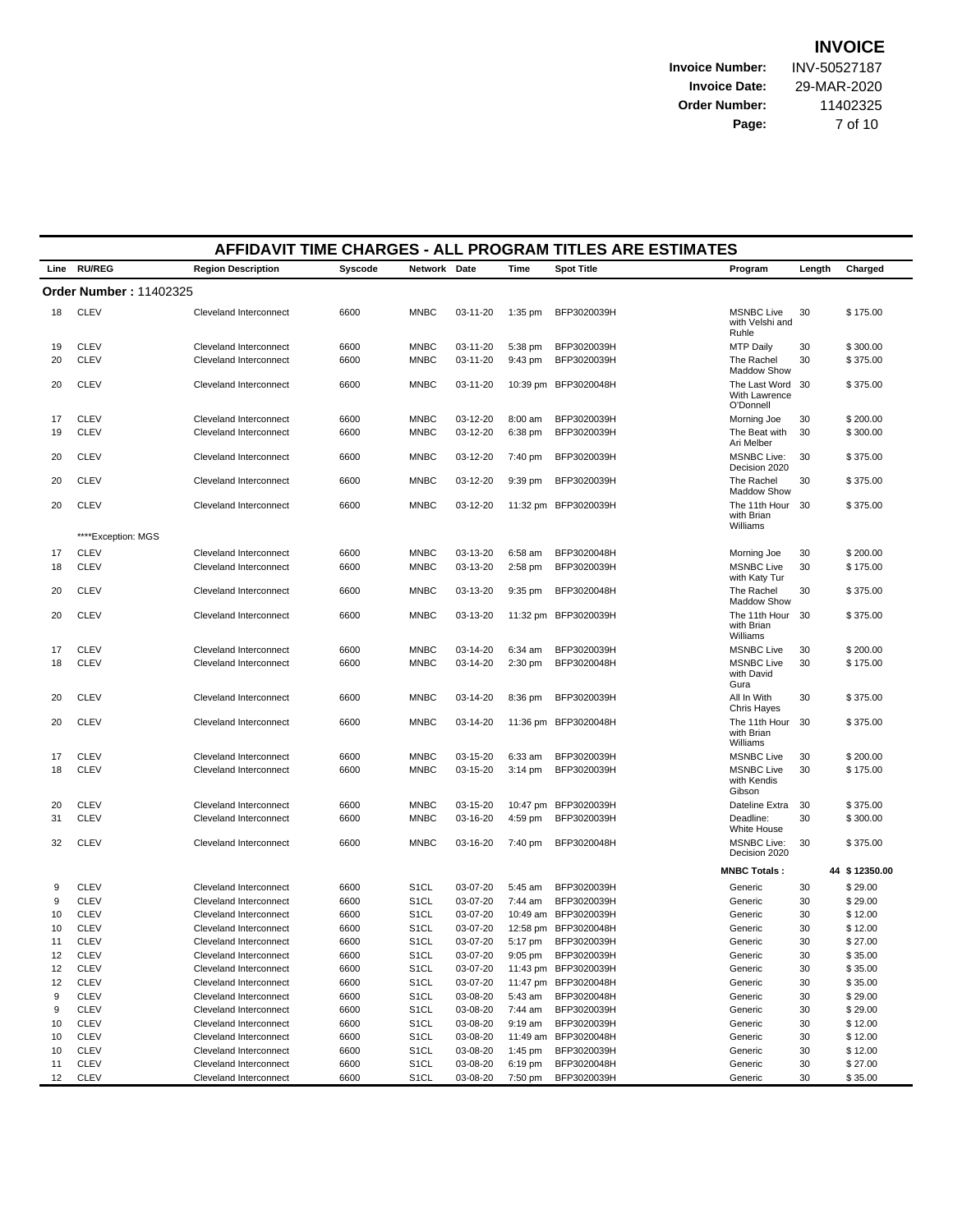**Invoice Number:** INV-50527187 **Invoice Date:** 29-MAR-2020 **Order Number:** 11402325 **Page:** 8 of 10

|      |                               | AFFIDAVIT TIME CHARGES - ALL PROGRAM TITLES ARE ESTIMATES |         |                   |          |           |                      |                            |        |                |
|------|-------------------------------|-----------------------------------------------------------|---------|-------------------|----------|-----------|----------------------|----------------------------|--------|----------------|
| Line | <b>RU/REG</b>                 | <b>Region Description</b>                                 | Syscode | Network Date      |          | Time      | <b>Spot Title</b>    | Program                    | Length | Charged        |
|      | <b>Order Number: 11402325</b> |                                                           |         |                   |          |           |                      |                            |        |                |
| 12   | <b>CLEV</b>                   | Cleveland Interconnect                                    | 6600    | S <sub>1</sub> CL | 03-08-20 | 9:49 pm   | BFP3020039H          | Generic                    | 30     | \$35.00        |
| 12   | <b>CLEV</b>                   | <b>Cleveland Interconnect</b>                             | 6600    | S <sub>1</sub> CL | 03-08-20 | 11:49 pm  | BFP3020048H          | Generic                    | 30     | \$35.00        |
| 21   | <b>CLEV</b>                   | Cleveland Interconnect                                    | 6600    | S <sub>1</sub> CL | 03-09-20 | 6:58 am   | BFP3020039H          | Generic                    | 30     | \$29.00        |
| 21   | <b>CLEV</b>                   | Cleveland Interconnect                                    | 6600    | S <sub>1</sub> CL | 03-09-20 | 8:49 am   | BFP3020048H          | Generic                    | 30     | \$29.00        |
| 22   | <b>CLEV</b>                   | Cleveland Interconnect                                    | 6600    | S <sub>1</sub> CL | 03-09-20 | 9:57 am   | BFP3020048H          | Generic                    | 30     | \$12.00        |
| 22   | <b>CLEV</b>                   | Cleveland Interconnect                                    | 6600    | S <sub>1</sub> CL | 03-09-20 | 1:45 pm   | BFP3020039H          | Generic                    | 30     | \$12.00        |
| 22   | <b>CLEV</b>                   | <b>Cleveland Interconnect</b>                             | 6600    | S <sub>1</sub> CL | 03-09-20 | $2:46$ pm | BFP3020039H          | Generic                    | 30     | \$12.00        |
| 24   | <b>CLEV</b>                   | Cleveland Interconnect                                    | 6600    | S <sub>1</sub> CL | 03-09-20 | 8:58 pm   | BFP3020039H          | Generic                    | 30     | \$35.00        |
| 24   | <b>CLEV</b>                   | Cleveland Interconnect                                    | 6600    | S <sub>1</sub> CL | 03-09-20 | 9:49 pm   | BFP3020039H          | Generic                    | 30     | \$35.00        |
| 24   | <b>CLEV</b>                   | Cleveland Interconnect                                    | 6600    | S <sub>1</sub> CL | 03-09-20 |           | 11:49 pm BFP3020048H | Generic                    | 30     | \$35.00        |
| 21   | <b>CLEV</b>                   | Cleveland Interconnect                                    | 6600    | S <sub>1</sub> CL | 03-10-20 | 5:19 am   | BFP3020039H          | Generic                    | 30     | \$29.00        |
| 22   | <b>CLEV</b>                   | Cleveland Interconnect                                    | 6600    | S <sub>1</sub> CL | 03-10-20 | 9:49 am   | BFP3020039H          | Generic                    | 30     | \$12.00        |
| 22   | <b>CLEV</b>                   | <b>Cleveland Interconnect</b>                             | 6600    | S <sub>1</sub> CL | 03-10-20 | 11:45 am  | BFP3020048H          | Generic                    | 30     | \$12.00        |
| 22   | <b>CLEV</b>                   | Cleveland Interconnect                                    | 6600    | S <sub>1</sub> CL | 03-10-20 | 1:45 pm   | BFP3020039H          | Generic                    | 30     | \$12.00        |
| 22   | <b>CLEV</b>                   | Cleveland Interconnect                                    | 6600    | S <sub>1</sub> CL | 03-10-20 | 3:44 pm   | BFP3020039H          | Generic                    | 30     | \$12.00        |
| 23   | <b>CLEV</b>                   | Cleveland Interconnect                                    | 6600    | S <sub>1</sub> CL | 03-10-20 | 4:48 pm   | BFP3020048H          | Generic                    | 30     | \$27.00        |
| 24   | <b>CLEV</b>                   | Cleveland Interconnect                                    | 6600    | S <sub>1</sub> CL | 03-10-20 | 7:46 pm   | BFP3020039H          | Generic                    | 30     | \$35.00        |
| 24   | <b>CLEV</b>                   | Cleveland Interconnect                                    | 6600    | S <sub>1</sub> CL | 03-10-20 | 7:49 pm   | BFP3020039H          | Generic                    | 30     | \$35.00        |
| 24   | <b>CLEV</b>                   | <b>Cleveland Interconnect</b>                             | 6600    | S <sub>1</sub> CL | 03-10-20 | 10:20 pm  | BFP3020039H          | Generic                    | 30     | \$35.00        |
| 21   | <b>CLEV</b>                   | Cleveland Interconnect                                    | 6600    | S <sub>1</sub> CL | 03-11-20 | 5:50 am   | BFP3020039H          | Generic                    | 30     | \$29.00        |
| 21   | <b>CLEV</b>                   | Cleveland Interconnect                                    | 6600    | S <sub>1</sub> CL | 03-11-20 | $7:19$ am | BFP3020048H          | Generic                    | 30     | \$29.00        |
| 22   | <b>CLEV</b>                   | Cleveland Interconnect                                    | 6600    | S <sub>1</sub> CL | 03-11-20 | 9:45 am   | BFP3020039H          | Generic                    | 30     | \$12.00        |
| 22   | <b>CLEV</b>                   | Cleveland Interconnect                                    | 6600    | S <sub>1</sub> CL | 03-11-20 | 11:18 am  | BFP3020048H          | Generic                    | 30     | \$12.00        |
| 22   | <b>CLEV</b>                   | Cleveland Interconnect                                    | 6600    | S <sub>1</sub> CL | 03-11-20 | 12:46 pm  | BFP3020039H          | Generic                    | 30     | \$12.00        |
| 22   | <b>CLEV</b>                   | <b>Cleveland Interconnect</b>                             | 6600    | S <sub>1</sub> CL | 03-11-20 | 1:49 pm   | BFP3020039H          | Generic                    | 30     | \$12.00        |
| 23   | <b>CLEV</b>                   | Cleveland Interconnect                                    | 6600    | S <sub>1</sub> CL | 03-11-20 | 6:48 pm   | BFP3020048H          | Generic                    | 30     | \$27.00        |
| 24   | <b>CLEV</b>                   | Cleveland Interconnect                                    | 6600    | S <sub>1</sub> CL | 03-11-20 | 7:50 pm   | BFP3020048H          | Generic                    | 30     | \$35.00        |
| 24   | <b>CLEV</b>                   | Cleveland Interconnect                                    | 6600    | S <sub>1</sub> CL | 03-11-20 | 7:59 pm   | BFP3020039H          | Generic                    | 30     | \$35.00        |
| 24   | <b>CLEV</b>                   | Cleveland Interconnect                                    | 6600    | S <sub>1</sub> CL | 03-11-20 | 9:49 pm   | BFP3020039H          | Generic                    | 30     | \$35.00        |
| 21   | <b>CLEV</b>                   | Cleveland Interconnect                                    | 6600    | S <sub>1</sub> CL | 03-12-20 | 6:20 am   | BFP3020039H          | Generic                    | 30     | \$29.00        |
| 22   | <b>CLEV</b>                   | <b>Cleveland Interconnect</b>                             | 6600    | S <sub>1</sub> CL | 03-12-20 | 9:58 am   | BFP3020048H          | Generic                    | 30     | \$12.00        |
| 22   | <b>CLEV</b>                   | Cleveland Interconnect                                    | 6600    | S <sub>1</sub> CL | 03-12-20 | 12:44 pm  | BFP3020039H          | Generic                    | 30     | \$12.00        |
| 23   | <b>CLEV</b>                   | Cleveland Interconnect                                    | 6600    | S <sub>1</sub> CL | 03-12-20 | 5:44 pm   | BFP3020039H          | Generic                    | 30     | \$27.00        |
| 24   | <b>CLEV</b>                   | Cleveland Interconnect                                    | 6600    | S <sub>1</sub> CL | 03-12-20 | 7:46 pm   | BFP3020048H          | Generic                    | 30     | \$35.00        |
| 24   | <b>CLEV</b>                   | Cleveland Interconnect                                    | 6600    | S <sub>1</sub> CL | 03-12-20 | 8:49 pm   | BFP3020039H          | Generic                    | 30     | \$35.00        |
| 24   | <b>CLEV</b>                   | Cleveland Interconnect                                    | 6600    | S <sub>1</sub> CL | 03-12-20 |           | 11:45 pm BFP3020048H | Generic                    | 30     | \$35.00        |
| 21   | <b>CLEV</b>                   | <b>Cleveland Interconnect</b>                             | 6600    | S <sub>1</sub> CL | 03-13-20 | 5:45 am   | BFP3020039H          | Generic                    | 30     | \$29.00        |
| 22   | <b>CLEV</b>                   | Cleveland Interconnect                                    | 6600    | S <sub>1</sub> CL | 03-13-20 | $9:19$ am | BFP3020048H          | Generic                    | 30     | \$12.00        |
| 22   | <b>CLEV</b>                   | <b>Cleveland Interconnect</b>                             | 6600    | S <sub>1</sub> CL | 03-13-20 | $9:46$ am | BFP3020039H          | Generic                    | 30     | \$12.00        |
| 22   | <b>CLEV</b>                   | Cleveland Interconnect                                    | 6600    | S <sub>1</sub> CL | 03-13-20 | 11:49 am  | BFP3020039H          | Generic                    | 30     | \$12.00        |
| 22   | <b>CLEV</b>                   | Cleveland Interconnect                                    | 6600    | S <sub>1</sub> CL | 03-13-20 | 1:57 pm   | BFP3020039H          | Generic                    | 30     | \$12.00        |
| 23   | <b>CLEV</b>                   | Cleveland Interconnect                                    | 6600    | S <sub>1</sub> CL | 03-13-20 | 6:50 pm   | BFP3020039H          | Generic                    | 30     | \$27.00        |
| 24   | <b>CLEV</b>                   | <b>Cleveland Interconnect</b>                             | 6600    | S <sub>1</sub> CL | 03-13-20 | 7:19 pm   | BFP3020039H          | Generic                    | 30     | \$35.00        |
| 24   | <b>CLEV</b>                   | Cleveland Interconnect                                    | 6600    | S <sub>1</sub> CL | 03-13-20 |           | 10:20 pm BFP3020039H | Generic                    | 30     | \$35.00        |
| 24   | <b>CLEV</b>                   | Cleveland Interconnect                                    | 6600    | S <sub>1</sub> CL | 03-13-20 | 10:50 pm  | BFP3020048H          | Generic                    | 30     | \$35.00        |
| 21   | <b>CLEV</b>                   | <b>Cleveland Interconnect</b>                             | 6600    | S <sub>1</sub> CL | 03-14-20 | 5:50 am   | BFP3020048H          | Generic                    | 30     | \$29.00        |
| 21   | <b>CLEV</b>                   | Cleveland Interconnect                                    | 6600    | S <sub>1</sub> CL | 03-14-20 | 7:48 am   | BFP3020039H          | Generic                    | 30     | \$29.00        |
| 22   | <b>CLEV</b>                   | Cleveland Interconnect                                    | 6600    | S <sub>1</sub> CL | 03-14-20 | 9:46 am   | BFP3020048H          | Generic                    | 30     | \$12.00        |
| 22   | <b>CLEV</b>                   | <b>Cleveland Interconnect</b>                             | 6600    | S <sub>1</sub> CL | 03-15-20 |           | 10:39 am BFP3020048H | Generic                    | 30     | \$12.00        |
| 22   | <b>CLEV</b>                   | Cleveland Interconnect                                    | 6600    | S <sub>1</sub> CL | 03-15-20 |           | 12:50 pm BFP3020039H | Generic                    | 30     | \$12.00        |
| 22   | <b>CLEV</b>                   | Cleveland Interconnect                                    | 6600    | S <sub>1</sub> CL | 03-15-20 | $3:20$ pm | BFP3020039H          | Generic                    | 30     | \$12.00        |
| 24   | <b>CLEV</b>                   | Cleveland Interconnect                                    | 6600    | S <sub>1</sub> CL | 03-15-20 | 9:50 pm   | BFP3020039H          | Generic                    | 30     | \$35.00        |
| 24   | <b>CLEV</b>                   | Cleveland Interconnect                                    | 6600    | S <sub>1</sub> CL | 03-15-20 |           | 11:48 pm BFP3020048H | Generic                    | 30     | \$35.00        |
| 35   | <b>CLEV</b>                   | Cleveland Interconnect                                    | 6600    | S <sub>1</sub> CL | 03-16-20 | 5:58 pm   | BFP3020048H          | Generic                    | 30     | \$27.00        |
| 36   | <b>CLEV</b>                   | Cleveland Interconnect                                    | 6600    | S <sub>1</sub> CL | 03-16-20 |           | 10:19 pm BFP3020039H | Generic                    | 30     | \$35.00        |
|      |                               |                                                           |         |                   |          |           |                      | S1CL Totals:               |        | 70 \$1718.00   |
|      |                               |                                                           |         |                   |          |           |                      |                            |        |                |
|      |                               |                                                           |         |                   |          |           |                      | <b>CLEV Region Totals:</b> |        | 161 \$31068.00 |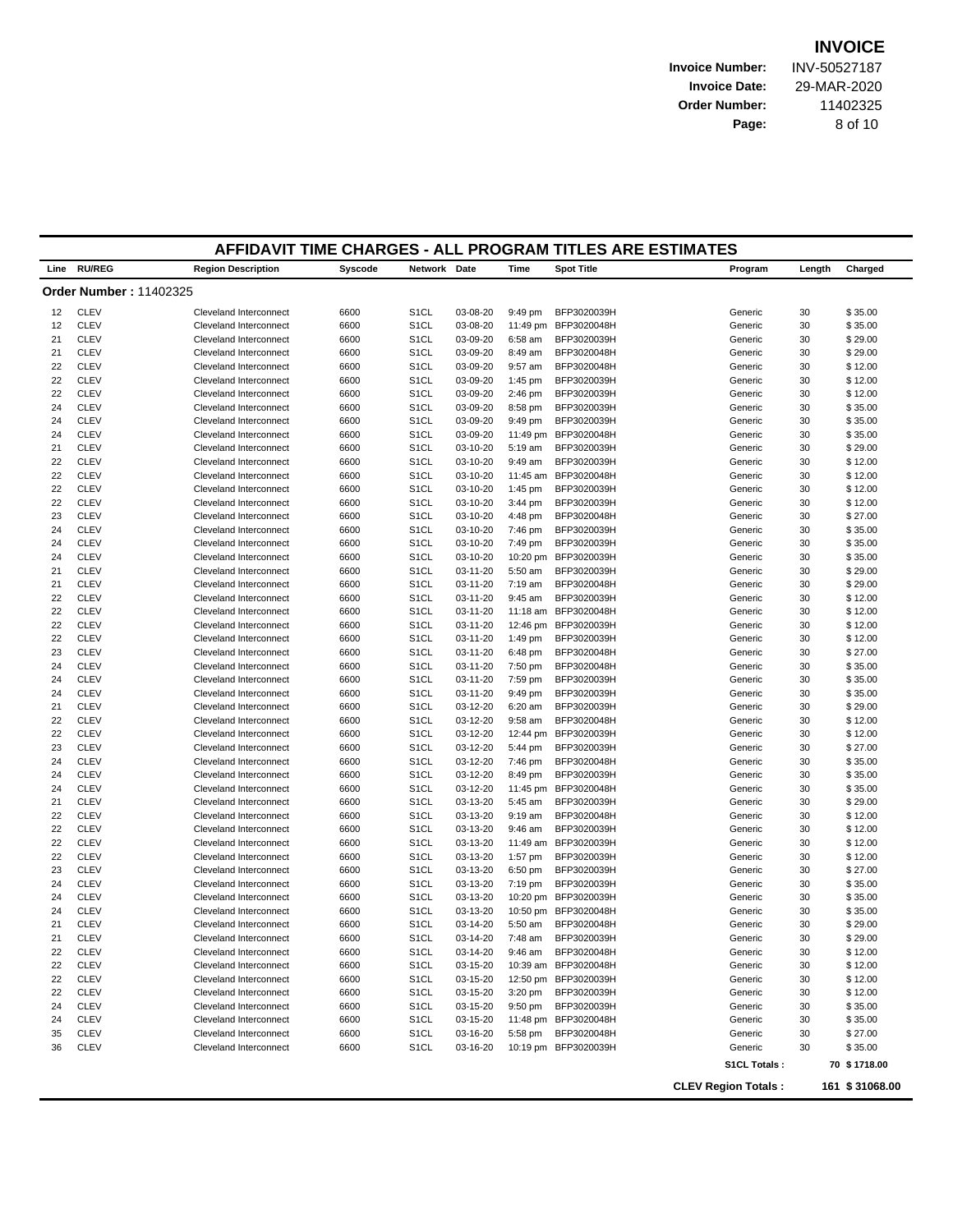**Invoice Number:** INV-50527187 **Invoice Date:** 29-MAR-2020 **Order Number:** 11402325 **Page:** 9 of 10

|      | AFFIDAVIT TIME CHARGES - ALL PROGRAM TITLES ARE ESTIMATES |                           |         |              |      |                   |                           |        |                |  |  |  |
|------|-----------------------------------------------------------|---------------------------|---------|--------------|------|-------------------|---------------------------|--------|----------------|--|--|--|
| Line | <b>RU/REG</b>                                             | <b>Region Description</b> | Syscode | Network Date | Time | <b>Spot Title</b> | Program                   | Lenath | Charged        |  |  |  |
|      |                                                           |                           |         |              |      |                   | Order #11402325 Totals:   |        | 161 \$31068.00 |  |  |  |
|      |                                                           |                           |         |              |      |                   | <b>Affidavits Totals:</b> |        | 161 \$31068.00 |  |  |  |